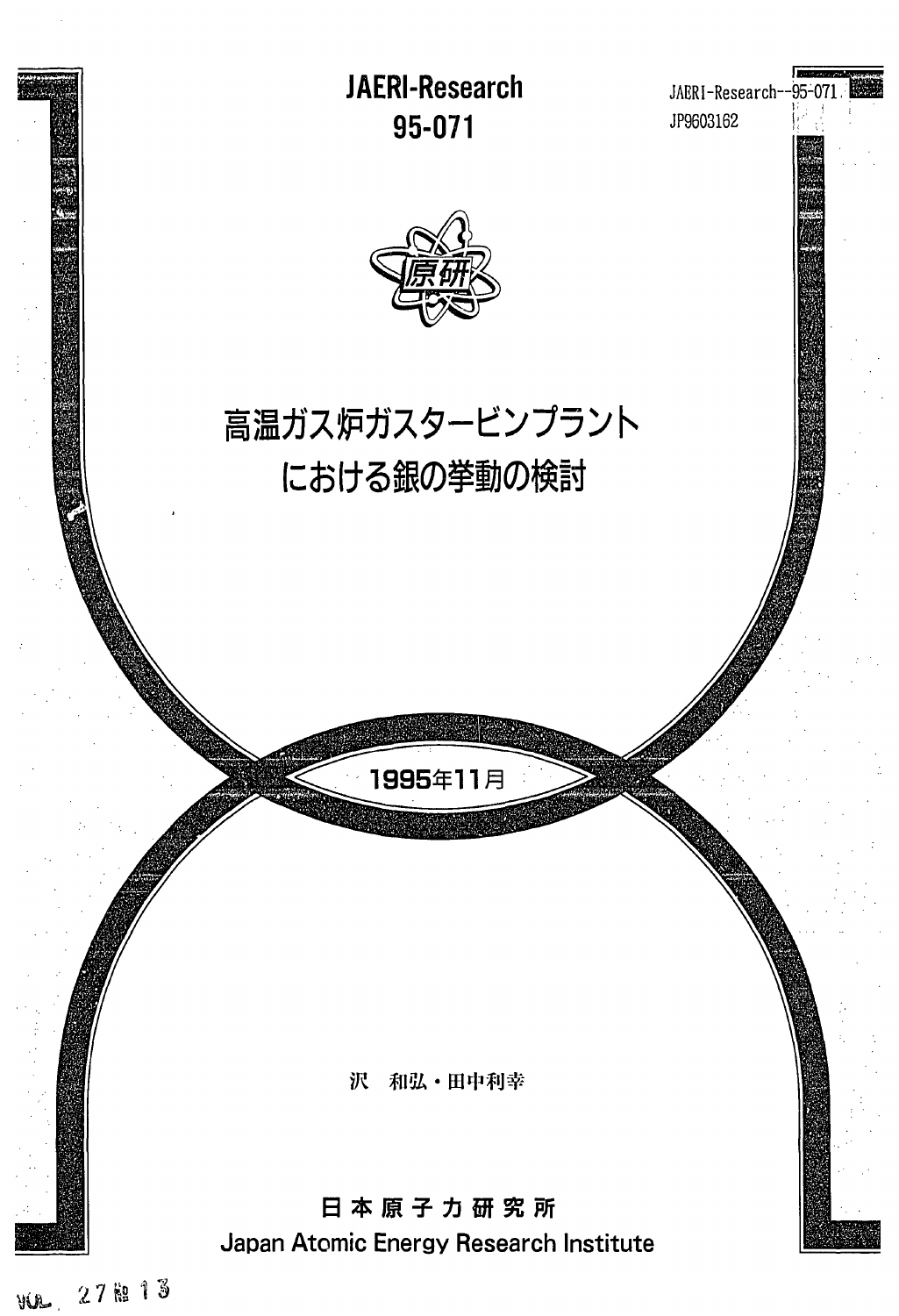本レポートは、日本原子力研究所が不定期に公刊している研究報告書です。

入手の間合わせは、日本原子力研究所技術情報部情報資料課 (〒319-11 茨城県那珂郡東 海村)あて、お申し越しください。なお、このほかに財団法人原子力弘済会資料センター (〒319-11 茨城県那珂郡東海村日本原子力研究所内)で複写による実費頒布をおこなって おります。

This report is issued irregularly.

Inquiries about availability of the reports should be addressed to Information Division, Department of Technical Information, Japan Atomic Energy Research Institute, Tokaimura, Naka-gun, Ibaraki-ken 319-11, Japan.

> © Japan Atomic Energy Research Institute, 1995 日本原子力研究所 編集兼発行 印 刷 いばらき印刷(株)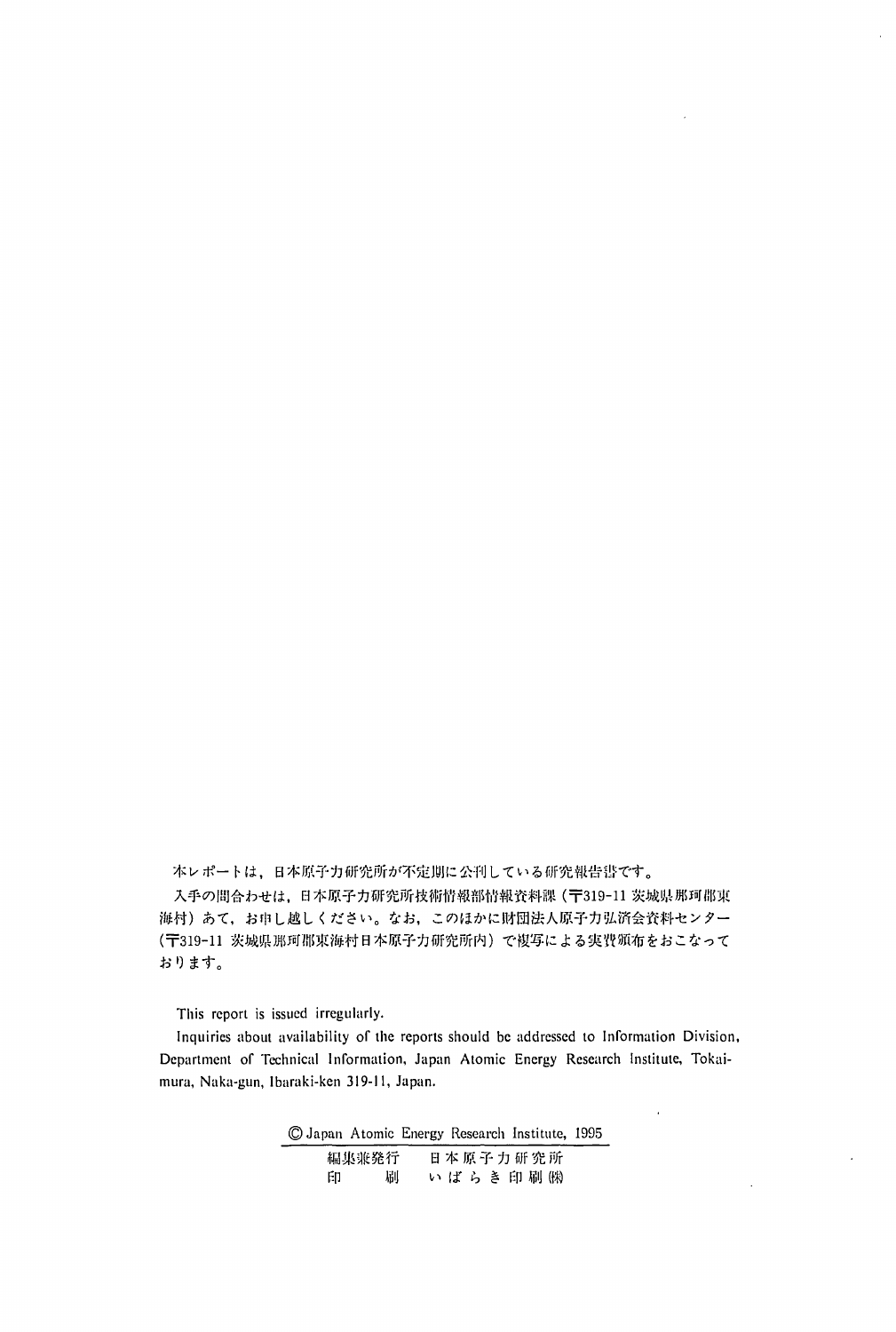## 高温ガス炉ガスタービンプラントにおける銀の挙動の検討

#### 日本原子力研究所大洗研究所高温工学試験研究炉開発部 沢 和弘·田中 利幸

(1995年10月5日受理)

将来の有望な高温ガス炉システムの一つであるガスタービン高温ガス炉の設計においては、ガス タービンの保守補修の観点から核分裂生成物、特に銀の挙動が重要であると考えられている。そこ で、現在の知見に基づき、ガスタービン高温ガス炉の設計上銀がどの程度問題となりうるかを定量 化するとともに、その対策と必要な研究課題を摘出するために、ガスタービン高温ガス炉における 銀の挙動について検討を行った。検討は、生成量、燃料からの放出、1次系への沈着、線量率につ いてそれぞれ行った。

本検討結果によると、原子炉停止後のガスタービン部の線量率の約半分が沈着している銀からの ガンマ線によると予測された。今後、合理的な設計を行うためには、銀の放出挙動、沈着挙動等に 関し、高温工学試験研究炉(HTTR)等を用いてより精度の高いデータを取得していく必要があ ると考えられる。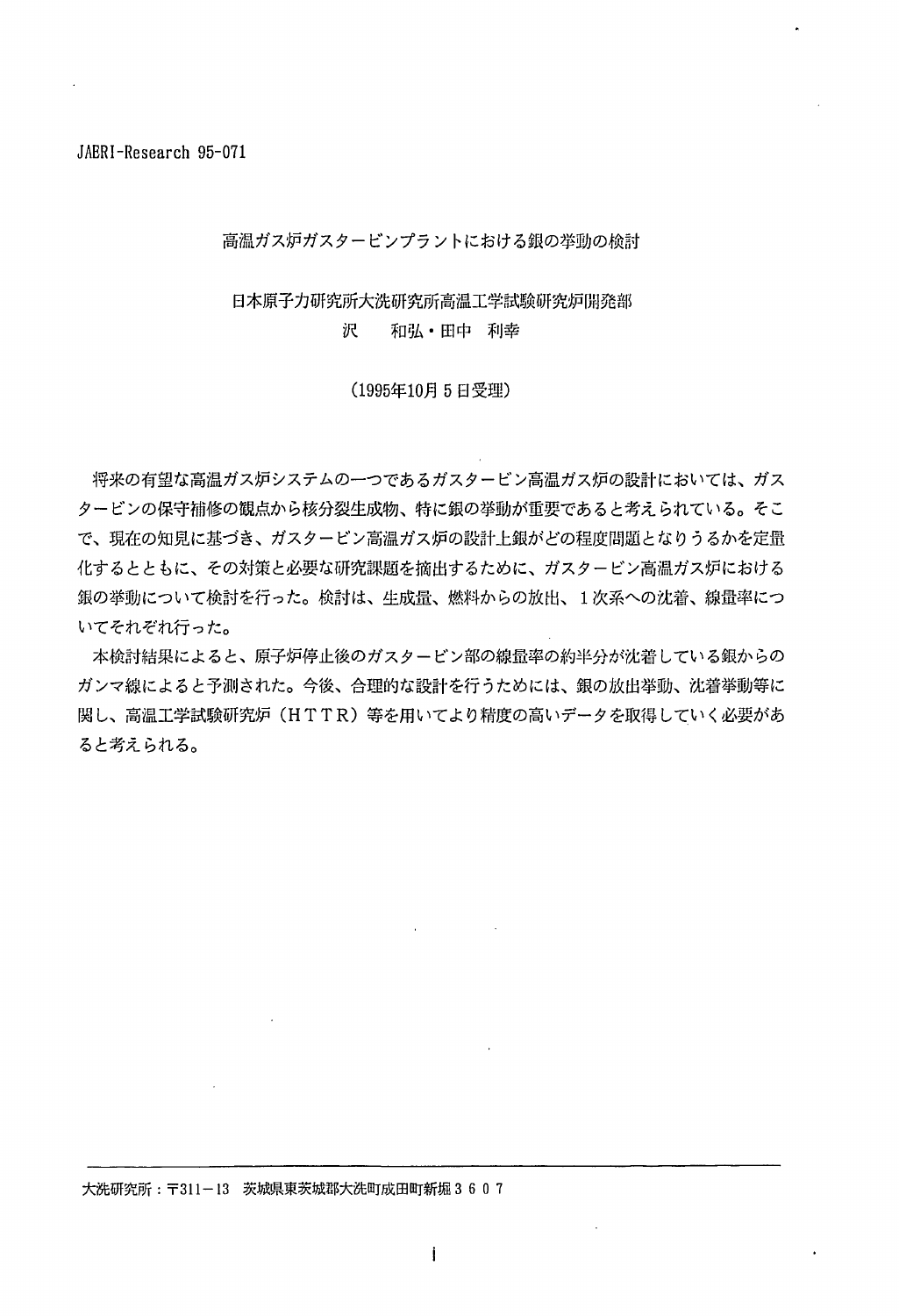### A Study of Silver Behavior in Gas-turbine High Temperature Gas-cooled Reactor

Kazuhiro SAWA and Toshiyuki TANAKA

Department of HTTR Project Oarai Research Establishment Japan Atomic Energy Research Institute Oarai-machi, Higashiibaraki-gun, Ibaraki-ken

(Received October 5, 1995)

A Gas-turbine High Temperature Gas-cooled Reactor (GT-HTGR) is one of the promising reactor systems of future HTGRs. In the design of GT-HTGR, behavior of fission products, especially of silver, is considered to be important from the view point of maintenance of gas-turbine. A study of silver behavior in the GT-HTGR was carried out based on current knowledge. The purposes of this study were to determine an importance of the silver problem quantitatively, countermeasures to the problem and items of future research and development which will be needed. In this study, inventory, fractional release from fuel, plateout in the primary circuit and radiation dose were evaluated, respectively.

Based on this study, it is predicted that gamma-ray from plateout silver in gasturbine system contributes about a half of total radiation dose after reactor shutdown. In future, more detail data for silver release from fuel, plateout behavior, etc. using the High Temperature Engineering Test Reactor (HTTR), for example, will be needed to carry out reasonable design.

Keywords: Gas-turbine, HTGR, Fission Product, Silver, Inventory, Fractional Release, Plateout, Radiation Dose, Research and Development, HTTR

Ïİ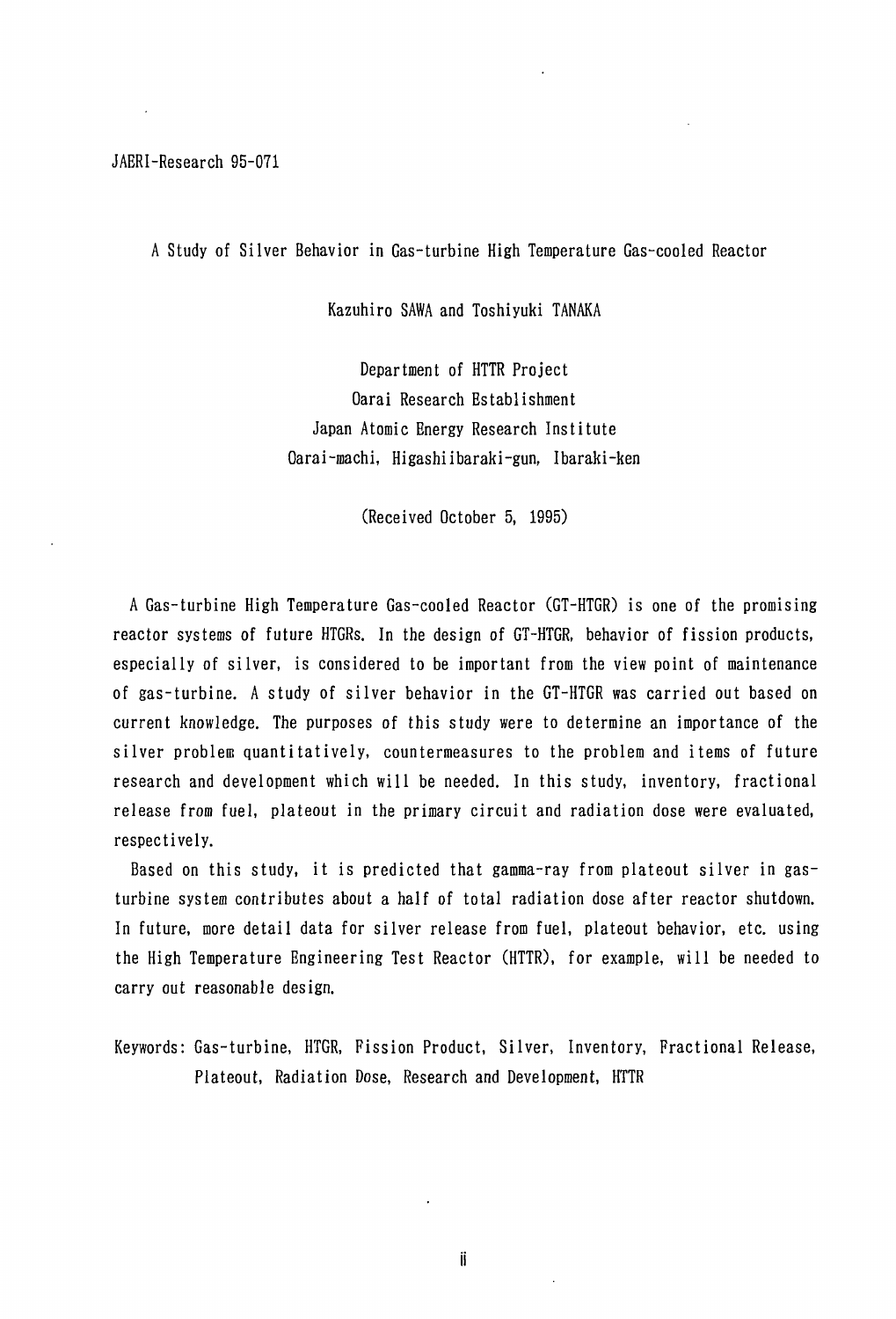$\overline{\phantom{a}}$ 



次

| 3. 燃料からの放出 ………………………………………………………………………………… 7 |  |
|----------------------------------------------|--|
| 4. 沈着分布 ……………………………………………………………………………………… 10 |  |
| 5. 線量率 ………………………………………………………………………………………… 19 |  |
|                                              |  |
|                                              |  |
|                                              |  |

# Contents

| 1. Introduction $\cdots$ $\cdots$ $\cdots$ $\cdots$ $\cdots$ $\cdots$ $\cdots$ $\cdots$ $\cdots$ $\cdots$ $\cdots$ $\cdots$ $\cdots$ $\cdots$ $\cdots$ $\cdots$ $\cdots$ $\cdots$ $\cdots$                                            |  |
|---------------------------------------------------------------------------------------------------------------------------------------------------------------------------------------------------------------------------------------|--|
| 2. Inventory $\cdots$ $\cdots$ $\cdots$ $\cdots$ $\cdots$ $\cdots$ $\cdots$ $\cdots$ $\cdots$ $\cdots$ $\cdots$ $\cdots$ $\cdots$ $\cdots$ $\cdots$ $\cdots$ $\cdots$ $\cdots$ $\cdots$                                               |  |
|                                                                                                                                                                                                                                       |  |
|                                                                                                                                                                                                                                       |  |
|                                                                                                                                                                                                                                       |  |
| 6. Conclusion $\cdots$ $\cdots$ $\cdots$ $\cdots$ $\cdots$ $\cdots$ $\cdots$ $\cdots$ $\cdots$ $\cdots$ $\cdots$ $\cdots$ $\cdots$ $\cdots$ $\cdots$ $\cdots$ $\cdots$ $\cdots$ $\cdots$ $\cdots$ $\cdots$ $\cdots$ $\cdots$ $\cdots$ |  |
|                                                                                                                                                                                                                                       |  |
| References $\cdots$ $\cdots$ $\cdots$ $\cdots$ $\cdots$ $\cdots$ $\cdots$ $\cdots$ $\cdots$ $\cdots$ $\cdots$ $\cdots$ $\cdots$ $\cdots$ $\cdots$ $\cdots$ $\cdots$ $\cdots$ $\cdots$ $\cdots$ $\cdots$ $\cdots$ $\cdots$             |  |

 $\hat{\boldsymbol{\beta}}$ 

 $\hat{\mathcal{L}}$ 

 $\hat{\boldsymbol{\theta}}$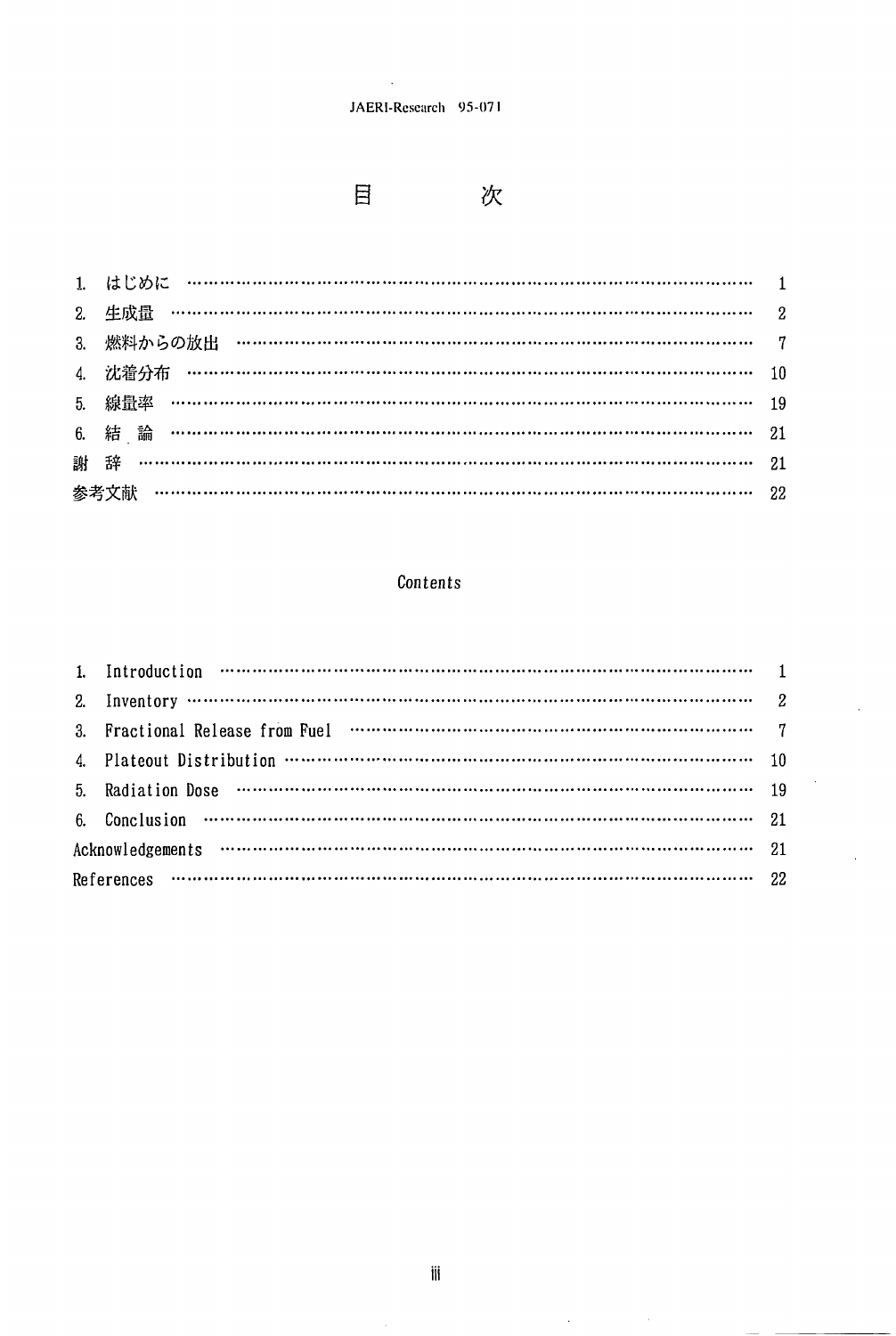# はじめに

高温ガス炉は、1次冷却材としてヘリウムガスを用いるのでそれ自身の放射化 が無く、構造材その他の腐食による放射化生成物の発生量も非常に少ない。しか し、その燃料である被覆燃料粒子は、通常運転時に約1200~1300℃で使用される ため、長期間のうちには微量の核分裂生成物が被覆層(主として破損部)を通し てヘリウムガス中に放出され1次冷却系へ移行するい)。 そのため、核分裂生成 物からの放射線が高温ガス炉の遮蔽設計上主要な線源となる <sup>(2)</sup>。 燃料から放出 された核分裂生成物は、冷却材とともに1次冷却系を循環し、沈着性の核種は循 環中に 1 次冷却設備の内壁面に沈着し放射線の発生源となる。以上のことから、 1 次 冷 却 設 備 の 機 器 ・ 配 管 等 の 遮 蔽 設 計 で は 、 核 分 裂 生 成 物 が 考 慮 す べ き 主 要 な 線源となる。したがって、設計上、核分裂生成物の燃料からの放出量とともに1 次系内への沈着分布も適切に評価する必要がある。

将来有望な高温ガス炉システムの一つとして現在研究開発が行われているガス タ ー ビ ン 高 温 ガ ス 炉 の 設 計 に お い て は 、 ガ ス タ ー ビ ン の 保 守 補 修 の 観 点 か ら 核 分 裂生成物、特に銀の挙動が重要であると考えられている (3)。 これまで、原研で は高温工学試験研究炉(HTTR)の設計を通じて、主にヨウ素及びセシウムに ついて燃料からの放出挙動、沈着挙動等について評価を行ってきた(2),(4),(5)。

これは、第2章に述べるようにHTTRの燃料の使用条件下では、銀の生成量は 少ないため、設計上重要な核種とはなっておらず、詳細な評価は行う必要がなか ったためである。そこで、現時点における銀に関する知見に基づき、ガスタービ ン高温ガス炉の設計において銀がどの程度問題となりうるかを定量化するととも に、その対策と必要な研究課題を摘出するために、ガスタービン高温ガス炉にお ける銀の挙動について検討を行った。検討は、生成量、燃料からの放出、1次系 への沈着、線量率についてそれぞれ行った。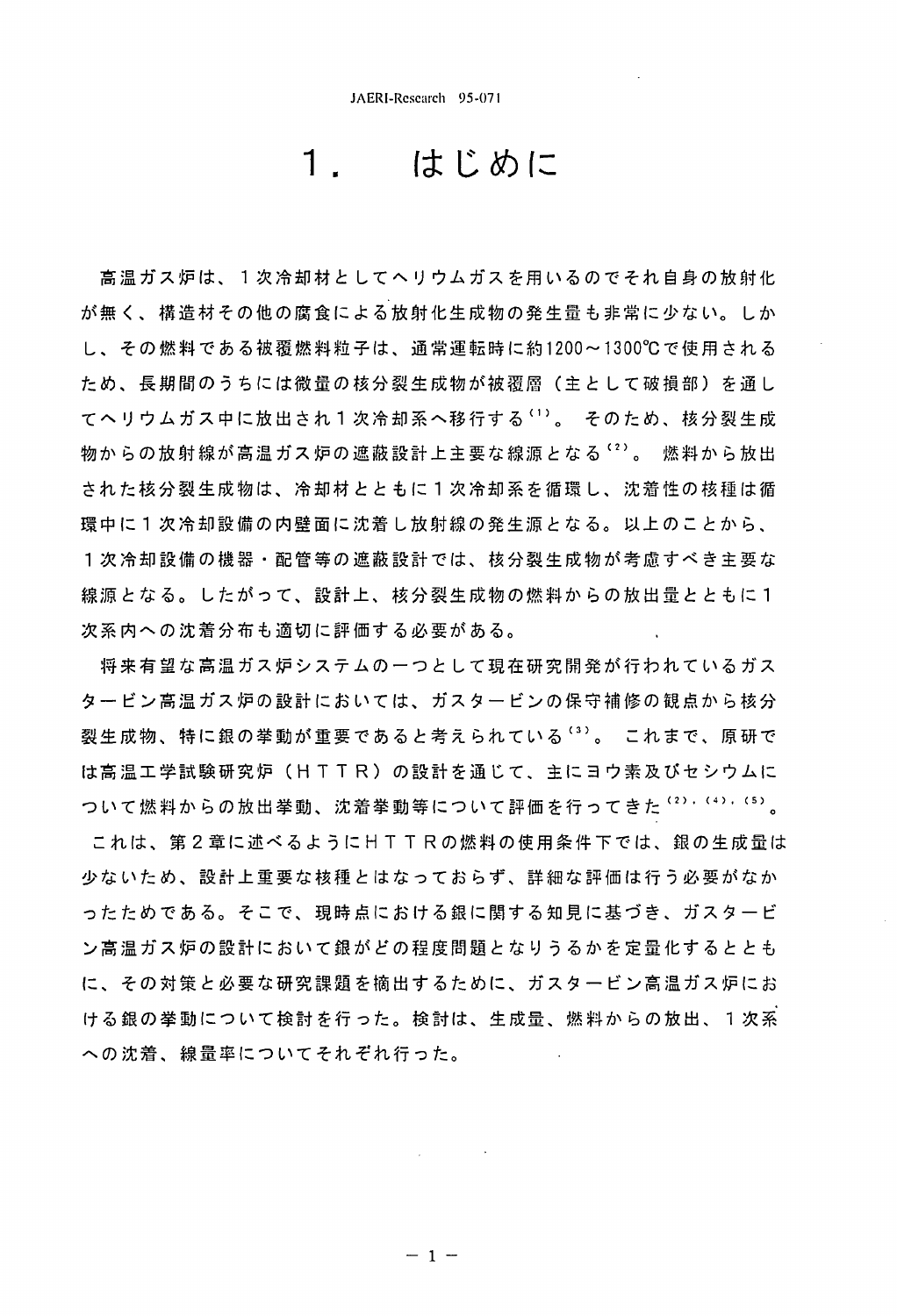### 生成量 2.

高温ガス炉の保守補修計画上着目すべき核分裂生成物は、以下の種類に大別で きる (3)。

(1) 希ガス

化学化合物をつくらないため、被覆層が破損した燃料粒子から放出されやす い。 1 次系内でガス状で存在し沈着しないため、純化運転等により除去できる が、娘核種として生成する核分裂生成物の中に沈着するものがあるため、下流 側の配管等ではこの効果を考慮する必要がある。しかしながら、一般にガスタ 一ビン高温ガス炉で想定される破損率の範囲ではこの影響は大きくないと予想 されるため、ここでは特に考慮しない。

(2) ハロゲン

燃料粒子からの放出挙動は希ガスとほとんど同じである。しかしながら、金 属等と化学的親和性があるため、1次系内では金属配管、黒鉛ダスト等の表面 に存在する。本検討では1311を代表としてその挙動を検討する。

(3) アルカリ金属

黒鉛に対してハロゲンよりも化学的親和力が高い。また、吸着力が高いので 被覆層、黒鉛構造物等が1次冷却材までの放出に対して障壁となる。1次系内 では、金属や酸化物に対して強い親和力を有するため、配管及びその酸化皮膜 内に拡散侵入しそこにとどまる。代表的な核種としては137Csがある。さらに、 この核種は半減期が約30年と長いために沈着量も大きくなり、従来の設計では 最も重要な核種の一つである。

(4) 貴金属

このグループ内でガスタービン高温ガス炉の設計上非常に重要となる核種は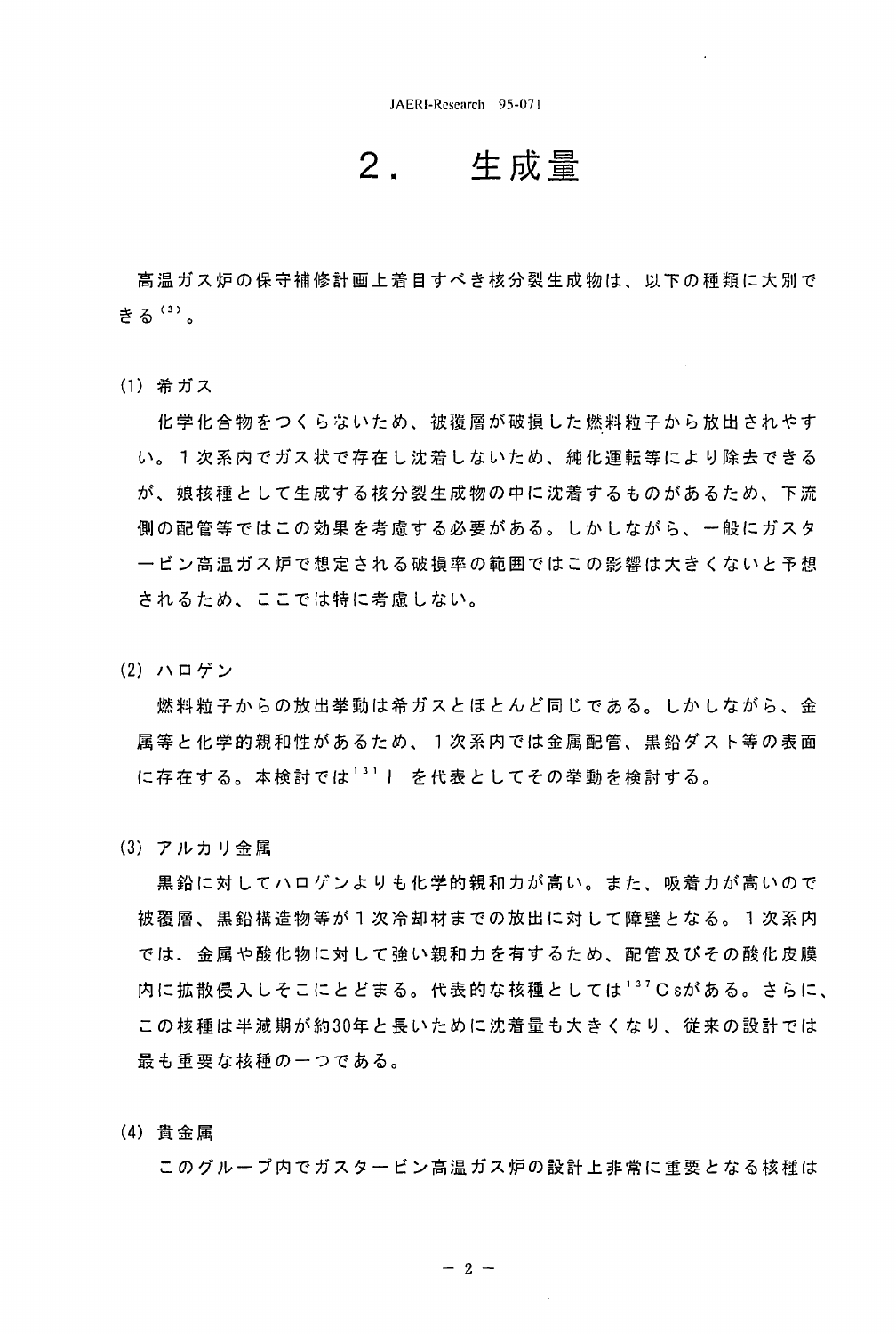11°m A g である。銀は被覆層における拡散係数が大きく、条件によっては被覆 層が健全な粒子からも冷却材中に放出されやすい。また、1次系では高温条件 下にある金属に沈着または溶解しやすいと考えられている。さらに、110mAg は<sup>109</sup> Agの放射化生成物であり、その収率はプルトニウムの核分裂によるもの が大部分である。このため、燃料の燃焼度が低いHTTRや従来高濃縮ウラン を燃料としてきた米、独の高温ガス炉では11°mAgが問題となることはほとん ど無く、従ってその挙動も希ガス、ハロゲン、アルカリ金属に比べて良く分か っていない。しかしながら、現在考えられているガスタービン高温ガス炉では、 低濃縮ウラン燃料を高燃焼まで使用するという考え方が主流であり、銀の挙動 が重要になると考えられる。そこで、本検討でも銀の挙動を中心に検討を行っ た。

<sup>131</sup> I、<sup>137</sup> Cs、<sup>110m</sup> Agの収率、半減期をTable 2.1 に示す。<sup>110m</sup> Ag につい ては、<sup>109</sup> Agのプルトニウム核分裂による収率、熱中性子束に対する反応断面積 も併せて示す。<sup>131</sup>| 及び<sup>137</sup>Csの生成量は以下の式で計算できる。

$$
\frac{dN}{dt} = 3.2 \times 10^{10} P Y - \lambda N (t)
$$
 (2.1)

110mAg の生成量は以下の式で計算できる。

$$
\frac{d \ N \log}{d t} = 3.2 \times 10^{10} \ P \ (a \ Y_{\nu} + (1-a) \ Y_{\nu}) - \sigma \ N \log(t) \qquad (2.2)
$$

$$
\frac{d N_{110m}}{dt} = \sigma \phi N_{109}(t) - \lambda N_{110m}(t)
$$
 (2.3)

$$
-3 -
$$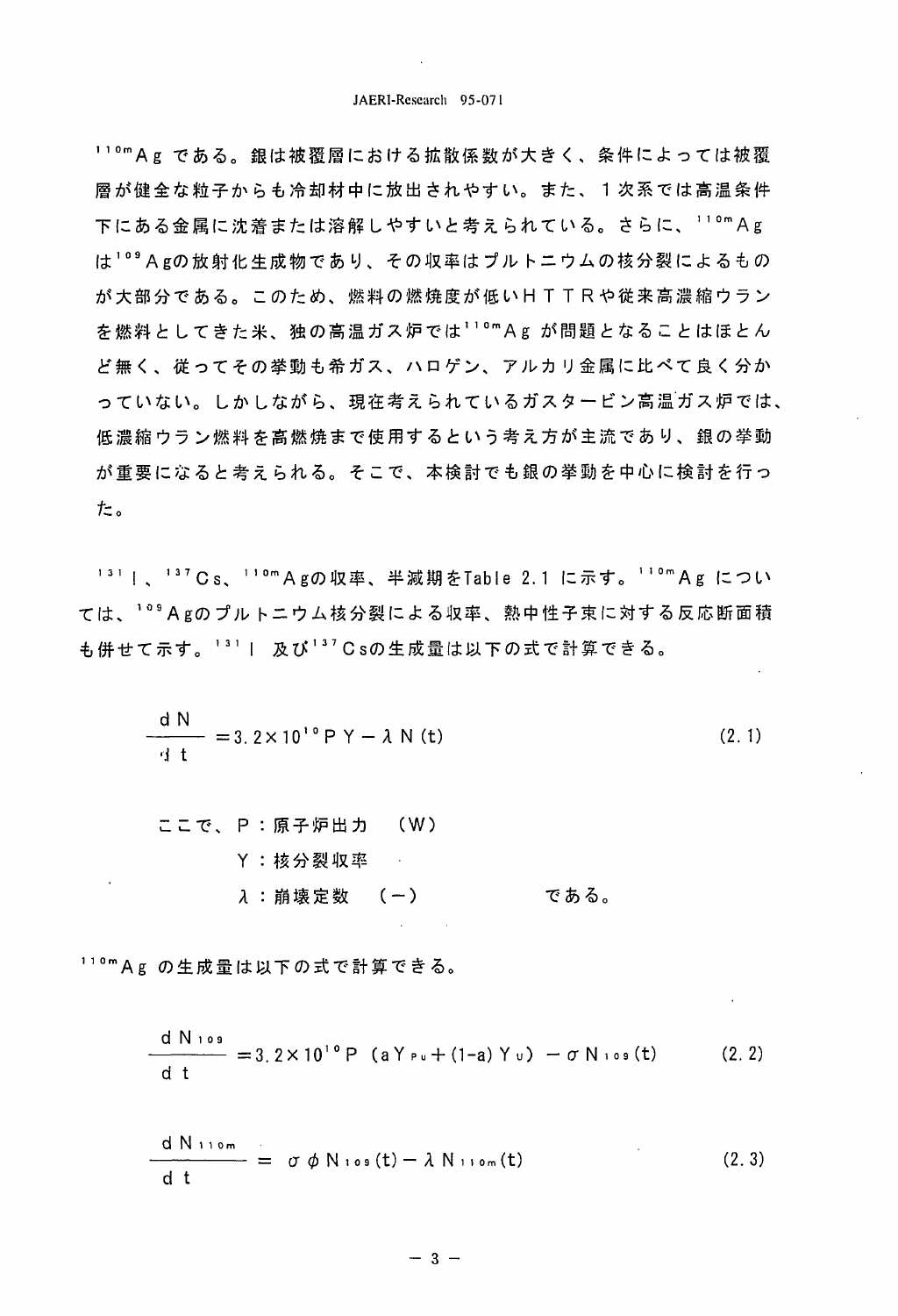ここで、Nios: 109 Agの最

N<sub>110m</sub>: 11<sup>0m</sup> Agの量 a: 239 Puによる核分裂割合 Ypu:<sup>239</sup> Puの核分裂による<sup>109</sup> Agの収率 Yu:<sup>235</sup>Uの核分裂による<sup>109</sup>Agの収率 σ: 109 Agの捕獲断面積 である。 φ:熱中性子束

<sup>131</sup> | 及び<sup>137</sup>Csの生成量は、原子炉出力のみで決まるが、<sup>110</sup>mAgの生成量はそ の他に、プルトニウムの核分裂割合、熱中性子束によっても大きく影響を受ける。 Figure 2.1にガスタービン高温ガス炉における<sup>110m</sup>Agのインベントリの計算値を 示す。計算では、プルトニウムの核分裂割合及び熱中性子束をパラメータとした。 Table 2.2 にガスタービン高温ガス炉炉心において想定されるこれらの値をHT TRの同値と比較して示す。Fig. 2.1及びTable 2.2 から、ガスタービン高温ガ ス炉では、プルトニウムの核分裂割合の増加及び出力密度の増大による熱中性子 束の増加に起因して、11ºmAg の生成量は大幅に(HTTRと同一出力でも5倍 程度)増加することが分かる。

 $-4 -$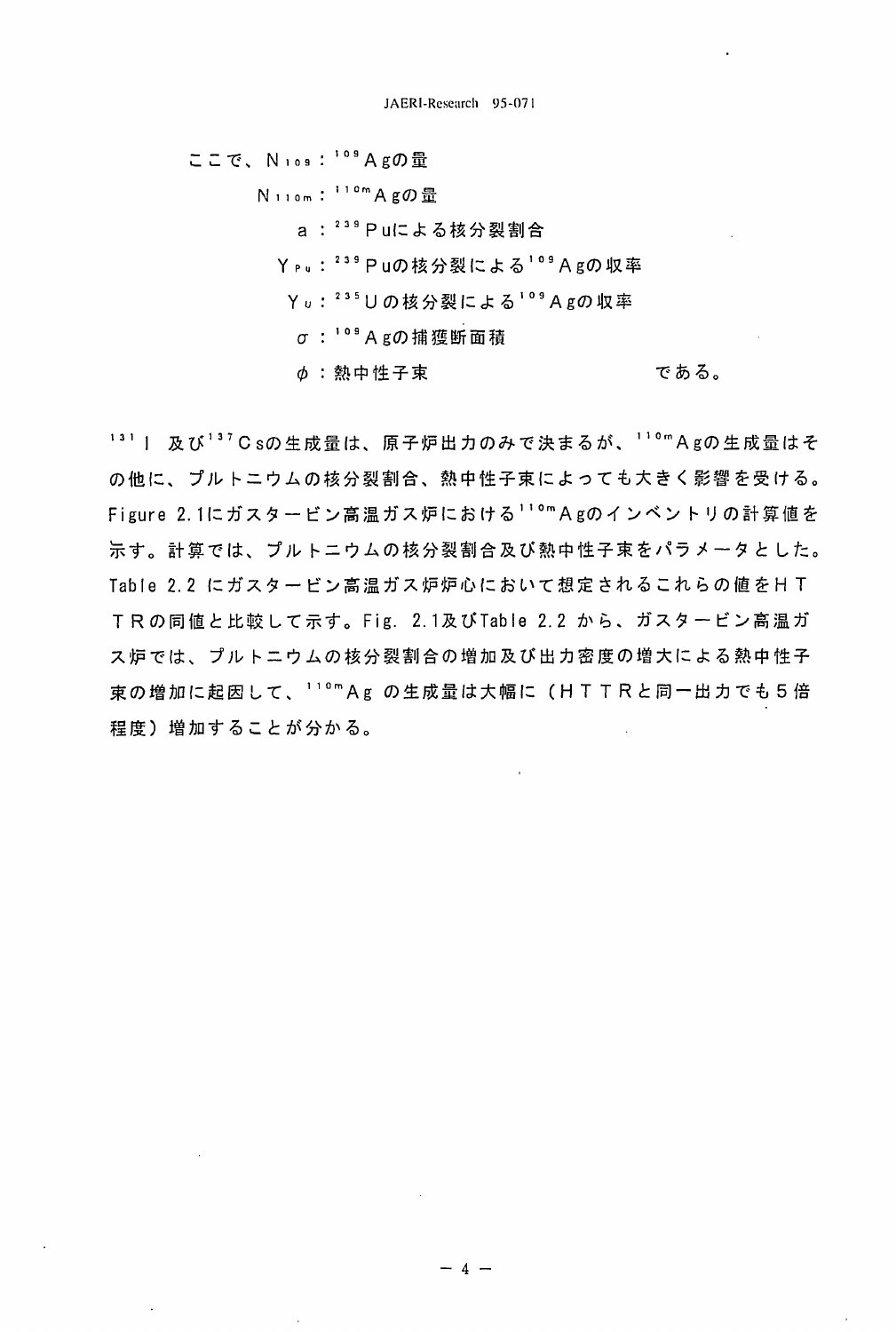| Nuclide    | Fission yield     | Half-life | Cross section |
|------------|-------------------|-----------|---------------|
| $1 - 131$  | 3.23%             | 8.06days  |               |
| $Cs - 137$ | 6.35%             | 30years   |               |
| $Ag-109$   | $0.03\%$ (U-235)  |           |               |
|            | $1.66\%$ (Pu-239) | $\infty$  | 93.5barn      |
| $Ag-110m$  | $\sim 0$          | 252days   |               |

**Table 2.2 Core design parameters of HTTR and GT-HTGR for Ag-110m inventory calculation.**

 $\hat{\mathcal{A}}$ 

l,

| Parameter                              | <b>HTTR</b>           | GT-MHR |
|----------------------------------------|-----------------------|--------|
| Pu-fission fraction (% at EOL)         | $30\%$                | $60\%$ |
| Thermal flux $(x10^{14}cm^{-2}s^{-1})$ | 0.6<br>$\blacksquare$ |        |
| Irradiation time (EFPY)                | 3                     | 6      |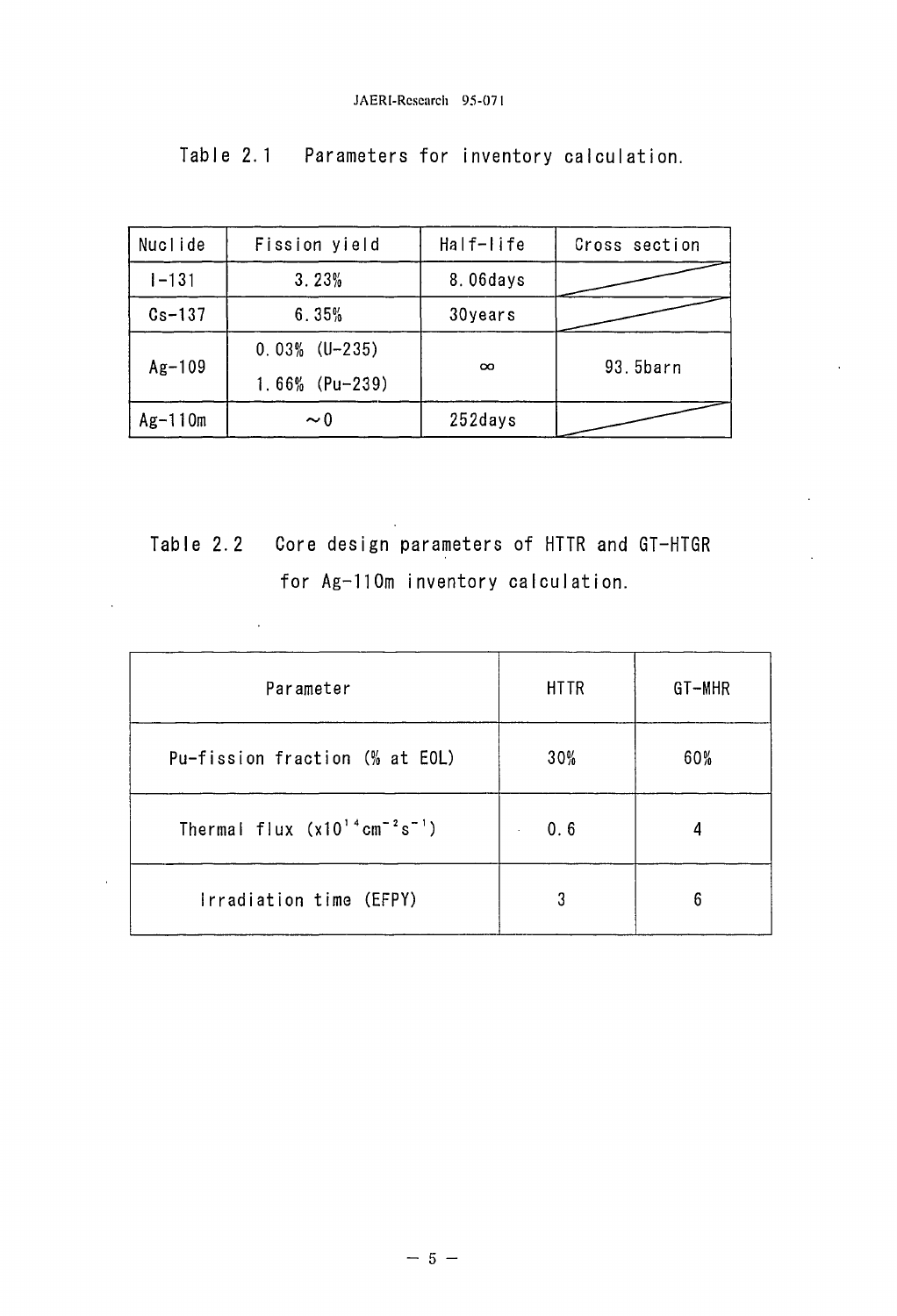

Calculated inventory of Ag-110m.  $2.1$  $F$  i g.

$$
-6-
$$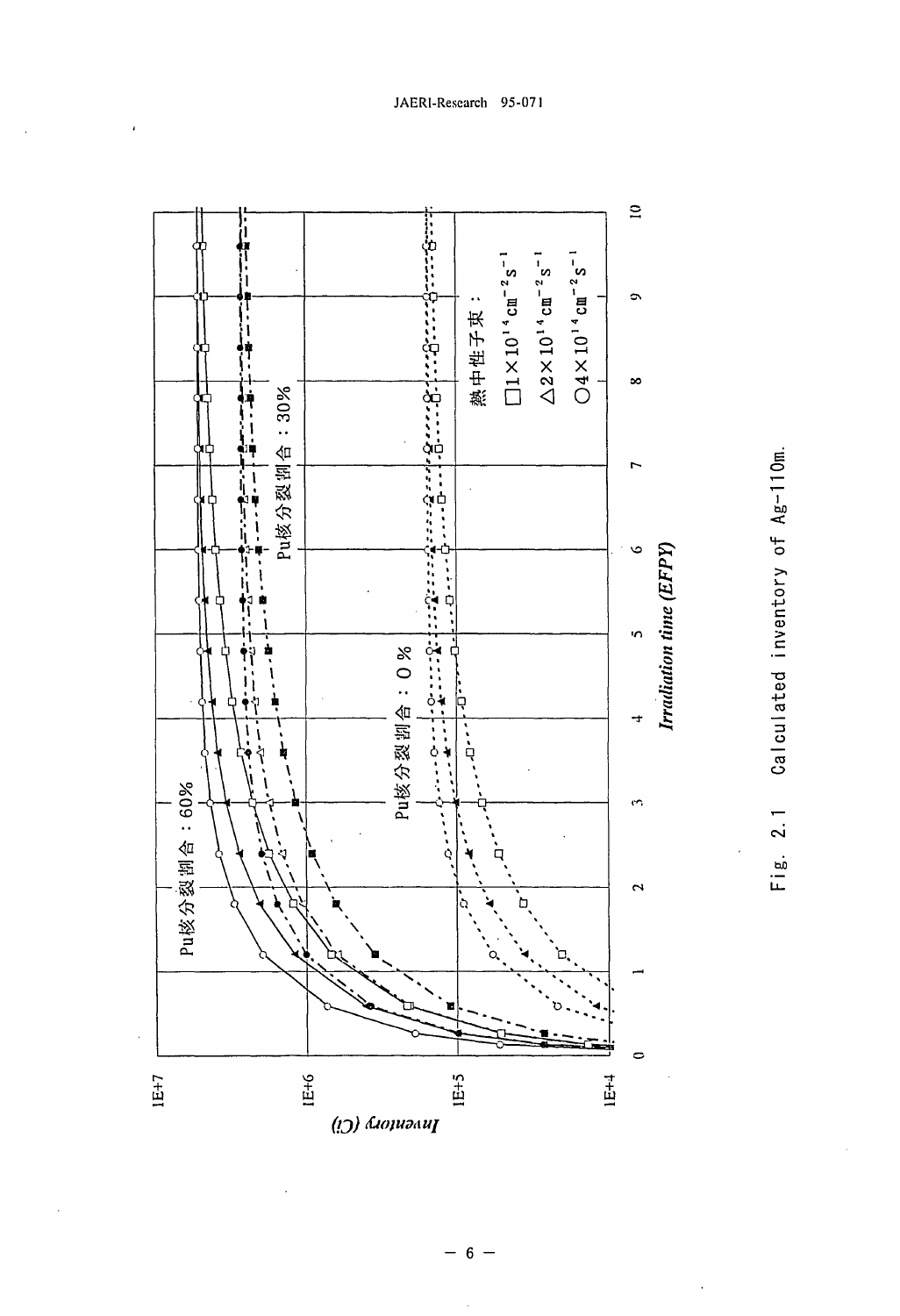3

# 燃料からの放出

131 | の燃料からの放出は、希ガスと同様の挙動を示し、被覆層が健全な粒子 からはほとんど放出されず、貫通破損粒子及び燃料コンパクトマトリックス部の 汚染ウランから拡散又は反跳によって放出される。従って、<sup>131</sup>1の放出量は露 出ウラン率(貫通破損粒子割合と汚染ウラン割合の和として測定される)に比例 する (6), (7) として評価できる。また、拡散放出は温度の関数で表されるため、 燃料温度によっても放出量が変わる。

ー方、<sup>137</sup>Csと<sup>110</sup>mAg は貫通破損粒子のみならず主な拡散障壁であるSiC 層のみが破損しているSiC層破損粒子からもかなりの量が拡散によって放出さ れる<sup>'8)</sup>。 さらに、温度が1300℃程度を越える条件で長時間照射されると、被覆 層が健全な粒子からの拡散放出も無視できなくなる (3)。 一方、セシウム、銀に ついては燃料コンパクトマトリックス及び黒鉛スリーブ部において、拡散、吸着 等による保持効果があることが分かっている<sup>(5),(8)</sup>。 さらに<sup>137</sup>Csと<sup>110m</sup>Ag 間の比較では、<sup>110</sup>mAgの方が燃料から放出されやすいことが分かっている<sup>(5).</sup>  $(8)$ 

破損率の関数として計算したこれらの核分裂生成物の放出割合をFig. 3.1に示 す。横軸は露出ウラン率であるが、137Cs及び110mAgの計算においては、Si C層破損率が露出ウラン率の10倍であると仮定した。計算に用いた燃料温度は、 H T T R 炉心のものである。ガスタービン高温ガス炉用燃料では、H T T R 初装 荷燃料よりもSiC層が厚くなり、また燃料温度も低くなると予想されるため放 出率は小さくなる可能性があるが、これとは反対に燃焼日数、燃焼度、高速中性 子照射量が増加すると予想されるため、これらの効果がほぼ相殺されてこの予測 値程度となると仮定した。図中の矢印の値は、HTTRの保守補修計画に用いて いる線源の放出割合であり<sup>(2)</sup> 現在の製造実績に比べて1桁程度高い破損率であ る。また、図中に示した「MHTGR設計値」は、米国で設計されていたモジュ ラー型高温ガス炉における燃焼末期の破損率制限値である10<sup>-4</sup>を示したものであ

- 7 -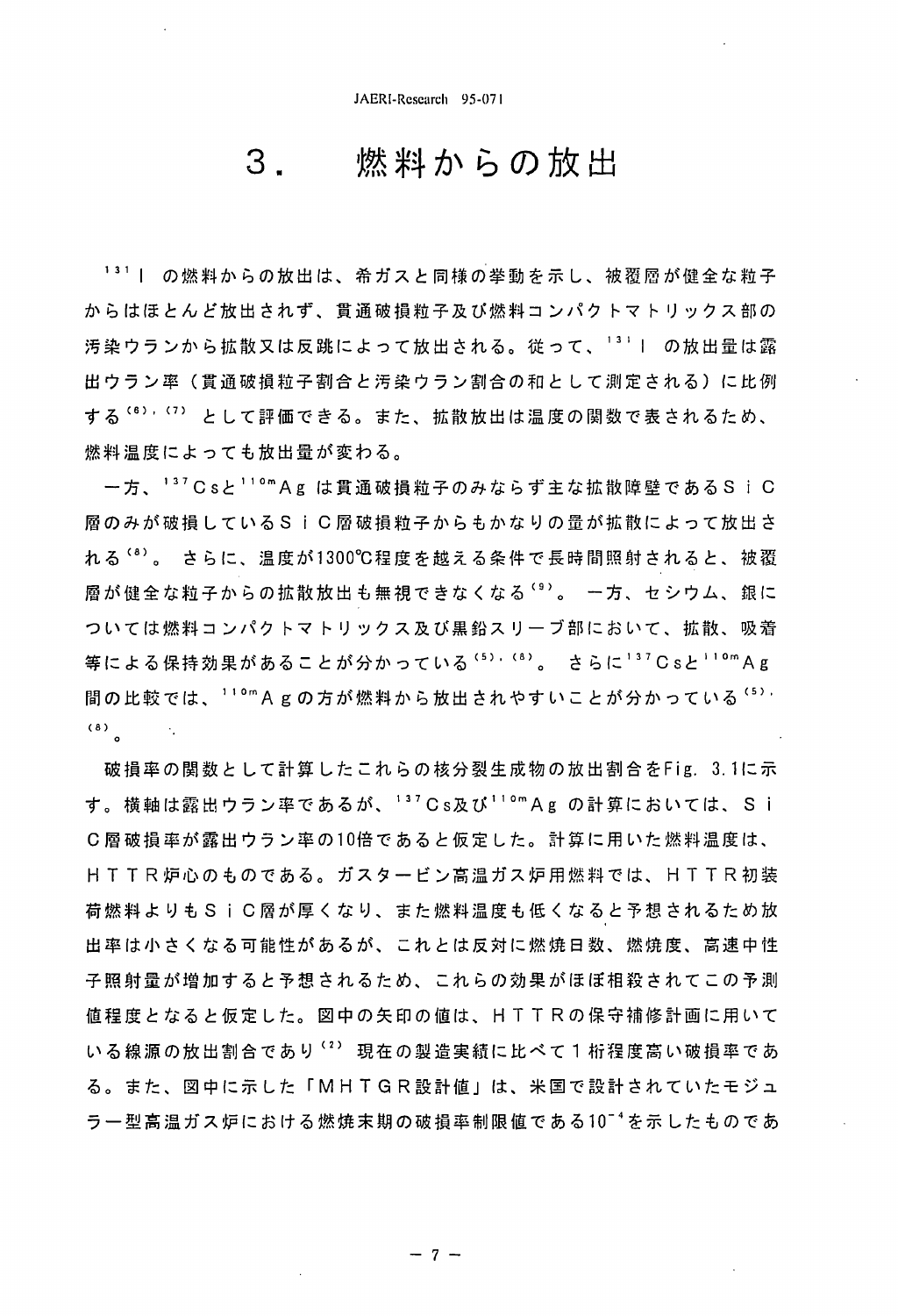$5(10)$ .

前述のように、ヨウ素は破損率にほぼ比例するため、破損率を低減することに より燃料からの放出量を抑制することができる。セシウムは、10<sup>-4</sup>~10<sup>-5</sup>程度の 放出割合までは破損率を低減することで抑制できるが、さらに低減するためには、 健全粒子からの拡散放出量を低下させる必要がある。すなわち、燃料温度の低減、 SiC層厚さの増加、あるいはZrC層のようにSiC層よりも拡散係数が小さ い被覆層 '' '' の採用などによって放出量を抑制できる。この効果は、銀の場合に はより顕著になる。銀は破損していない粒子からも拡散によって放出されやすい ため、その放出割合は破損率にほとんど依存せず大きいことが分かる。従って、 銀の放出割合の低減はセシウム以上に困難であり、第2章に示したようにその生 成量が多くなる場合には、設計上問題となる可能性が高い。セシウムの場合には 効果的であると考えられているZrC層については、銀に対してはSiC層より も小さい拡散係数が得られている例もある <sup>(12)</sup>が、実験データ数は十分ではなく 今後の研究課題であろう。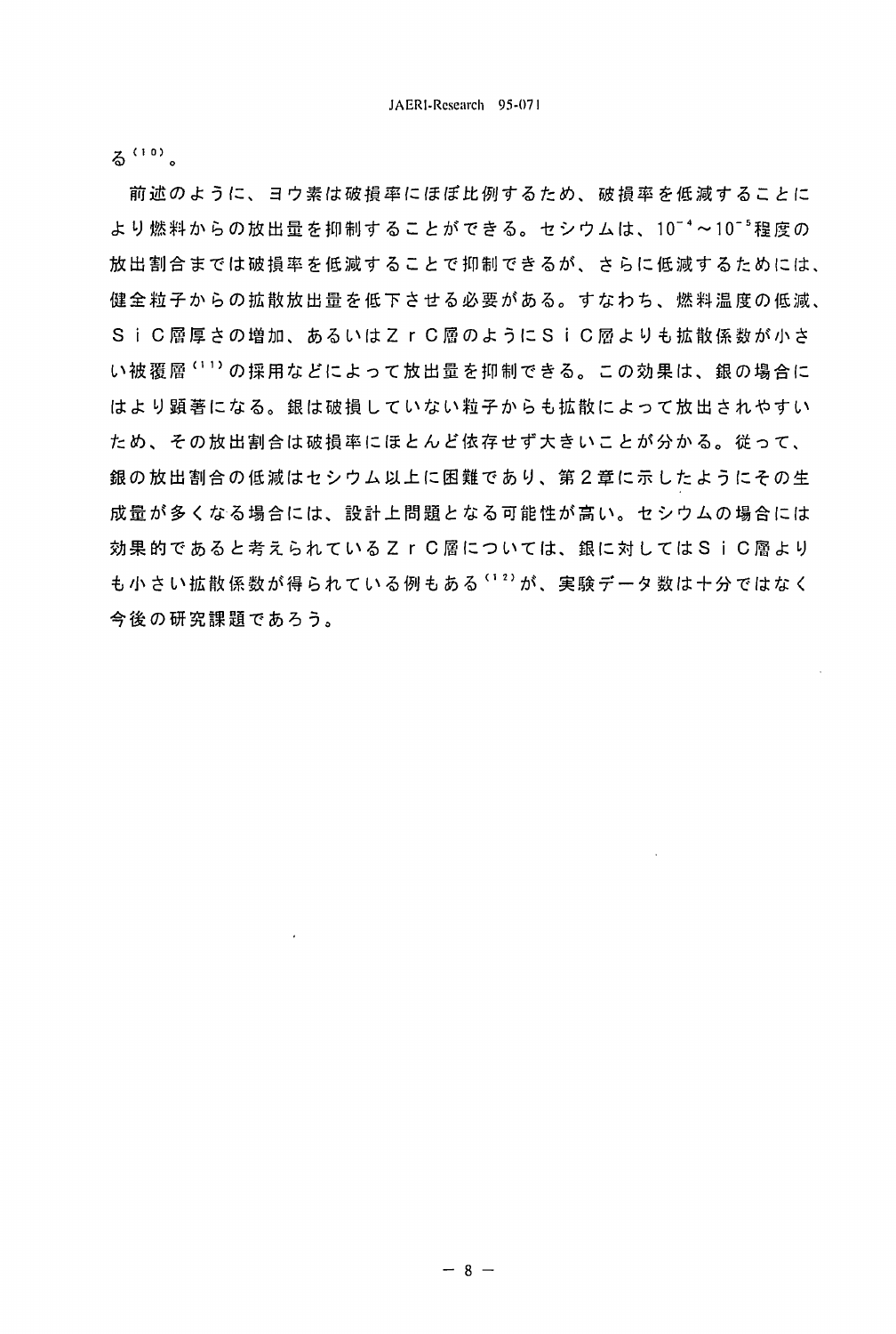

 $-9-$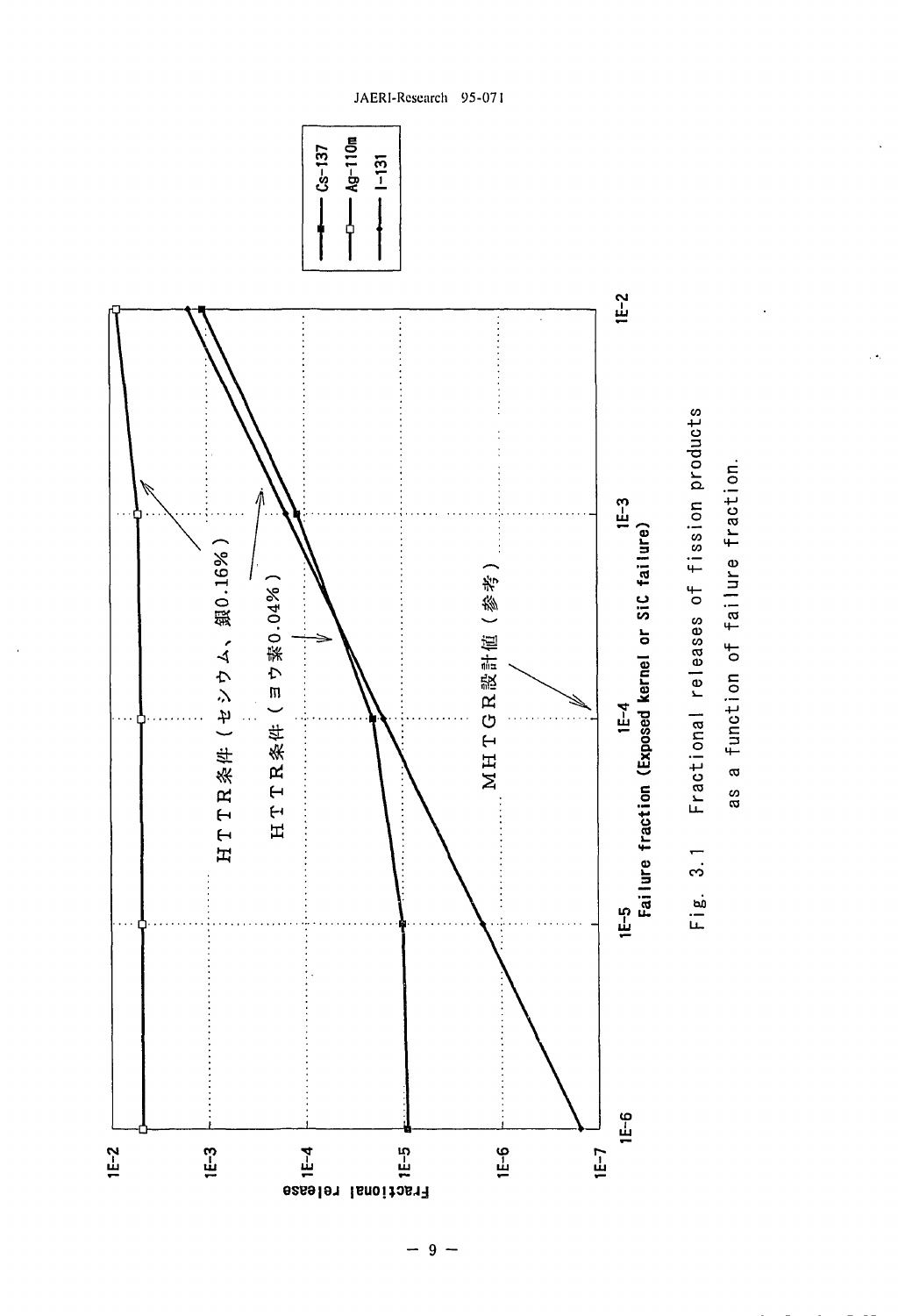沈着分布 4

HTTRの1次系における核分裂生成物の沈着分布の評価は、PLAINコー ド<sup>(13)</sup>を用いて行っている<sup>(2)</sup>。 PLAINコードは、OGLー1等による実験 データを用いて検証されている<sup>(14)</sup>。OGL-1は、材料試験炉(JMTR)に 設置された高温ガス炉燃料の照射試験を目的とした炉内ループであり、冷却材の 種類、圧力、温度、配管内流速、核分裂生成物濃度等の点で高温ガス炉の1次系 と 非 常 に 近 い 条 件 で 運 転 さ れ て き た 。 〇 G L ー 1 の 主 要 な 沈 着 条 件 を H T T R の 沈着条件と比較したものをTable 4.1 に示す。〇GL-1の系統をFig. 4.1に示 す。0GL-1炉内管で燃料体により加熱されたヘリウムガスは、高温配管、熱 交換器、冷却器等を通り、燃料体入口へ戻る。その間、ヘリウムガス中に放出さ れた核分裂生成物はこれらの機器・配管内壁面に沈着する。流動条件は、ループ 内の位置によって異なるが、主に乱流となっている。燃料体出口のガス温度は最 高1000℃程度であり、核分裂生成物の沈着分布を測定している部位の温度は、約 600℃~室温の範囲にわたっている。

検証計算は、<sup>131</sup> | 及び<sup>137</sup>Csを対象として行った。<sup>131</sup> | は、半減期が約8 日で、各サイクルの間の停止期間中に十分減衰し、その前のサイクルの沈着分布 の影響は無視できる。一方、<sup>137</sup>Csは、半減期が約30年と長く、OGL-1が運 転を開始してから機器・配管に沈着した量をすべて積算しなくてはならない。従 って、計算はOGL-1の運転を開始したサイクルから全てにわたって行った。

<sup>131</sup> | 及び<sup>137</sup>Csの沈着分布の計算結果の例をFig. 4.2に示す。図中では、測 定結果は●で、計算結果は線で示した。<sup>131</sup>1、<sup>137</sup>Cs ともに局所的には1桁程 度の差はあるが、 O G L ー 1 の複雑な条件の変化にも関わらず計算値は測定値と ほぼ同様の傾向を示している。

P L A I N コードを用いて高温ガス炉 1 次系内の沈着分布予測を行った。沈着 分布の計算は、HTTRを例にして行った。これは、HTTRが最高で950℃ と い う 高 温 の へ リ ウ ム ガ ス を 炉 心 か ら 熱 交 換 器 を 介 し て 圧 力 容 器 外 に 取 出 す 世 界 で 初めての炉であり、現在設計が進められている蒸気サイクル高温ガス炉(SC-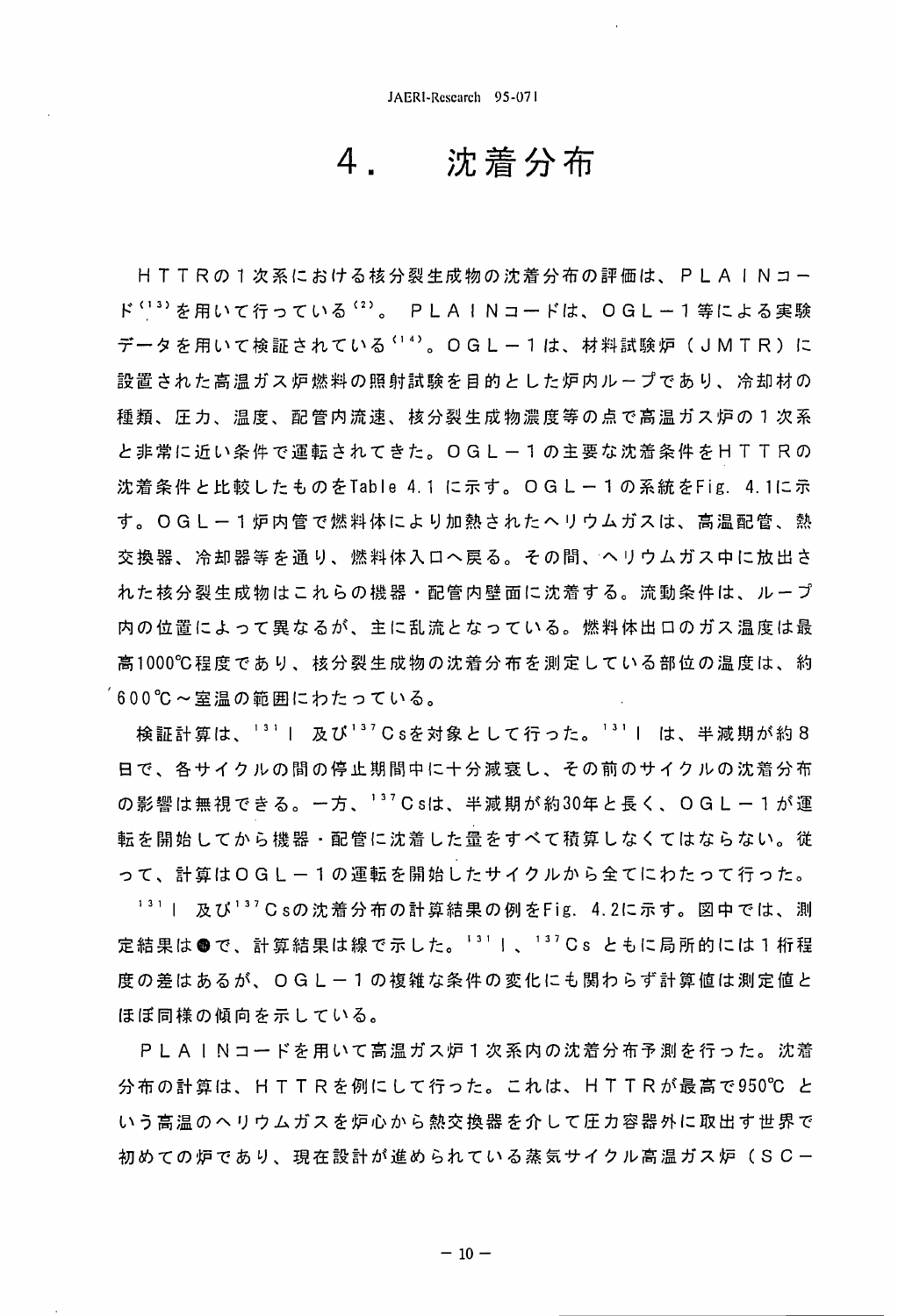H T G R ) や ガ ス タ ー ビ ン 高 温 ガ ス 炉 ( G T ー H T G R ) の 1 次 系 の 温 度 条 件 を 包絡しているため、これらの将来の炉の沈着分布を推定するのに有用であるため である。

H T T R の 1 次 系 内 の 沈 着 分 布 は そ の 温 度 条 件 、 流 動 条 件 等 に 依 存 す る の で 、 HTTRの運転モード、すなわち原子炉出口冷却材温度が 950℃か 850℃か、ま た、1次加圧水冷却器のみによる運転(単独運転)か1次加圧水冷却器および中 間熱交換器により熱除去を行うか(並列運転)によって沈着分布が異なる可能性 がある。単独運転と並列運転の大きな違いは、熱交換器への流量である。また、 熱 交 換 器 伝 熱 管 の 温 度 は 、 2 次 系 の 流 体 温 度 で 決 ま る た め 、 原 子 炉 冷 却 材 出 口 温 度の違いによってはほとんど変化しない。

Figure 4.3に原子炉出口冷却材温度 850℃で並列運転を行った時の沈着分布の 計算値を示す。<sup>131</sup> | および<sup>137</sup>Csともに比較的温度が低い (約150~200℃) 1 次加圧水冷却器の伝熱管に主に沈着することが分かる。一方、二重管の内管の原 子炉出口冷却材に接するライナ部は温度が非常に高いために、配管壁面の結晶の 格子振動数が高く脱着率が大きいため、両核種ともほとんど沈着しない。中間熱 交 換 器 の 伝 熱 管 も 比 較 的 温 度 が 高 い (約 300~ 800℃) た め 、 加 圧 水 冷 却 器 に 比 べ て沈着総量は小さい。したがって、並列運転時でも加圧水冷却器の沈着量は単独 運転に比べて10%程度しか小さくならない。また、総沈着量の10%程度が表面積 の大きいフィルタを含むガス循環機に沈着する。原子炉出口冷却材温度が 850℃ でも 950℃でも加圧水冷却器伝熱管温度はほとんど変わらないので、この範囲で は出口冷却材温度の違いによる沈着分布の差は大きくない。すなわち、沈着分布 は壁面温度によって決まり、原子炉出口冷却材温度にはほとんど依存しないこと が分かる。

ここで得られたHTTRにおける沈着分布の計算結果から、<sup>131</sup>Ⅰ 及び<sup>137</sup>Cs は温度が200~400℃の比較的低い機器に沈着することが分かる。具体的には、S C -- H T G R の へ リ ウ ム ・ 水 の 熱 交 換 器 や G T -- H T G R の 前 段 冷 却 器 な ど で あ る。 化 学 特 性 か ら 考 え て 、 他 の ハ ロ ゲ ン や ア ル カ リ 金 属 の 沈 着 分 布 は そ れ ぞ れ ヨ ウ素、セシウムの沈着分布と類似であると考えられる。

ここで、問題となる可能性の高い銀の沈着分布については、これまでOGLー 1では、燃料の燃焼度が最高5%FIMA程度と低いため系統的には観測されていな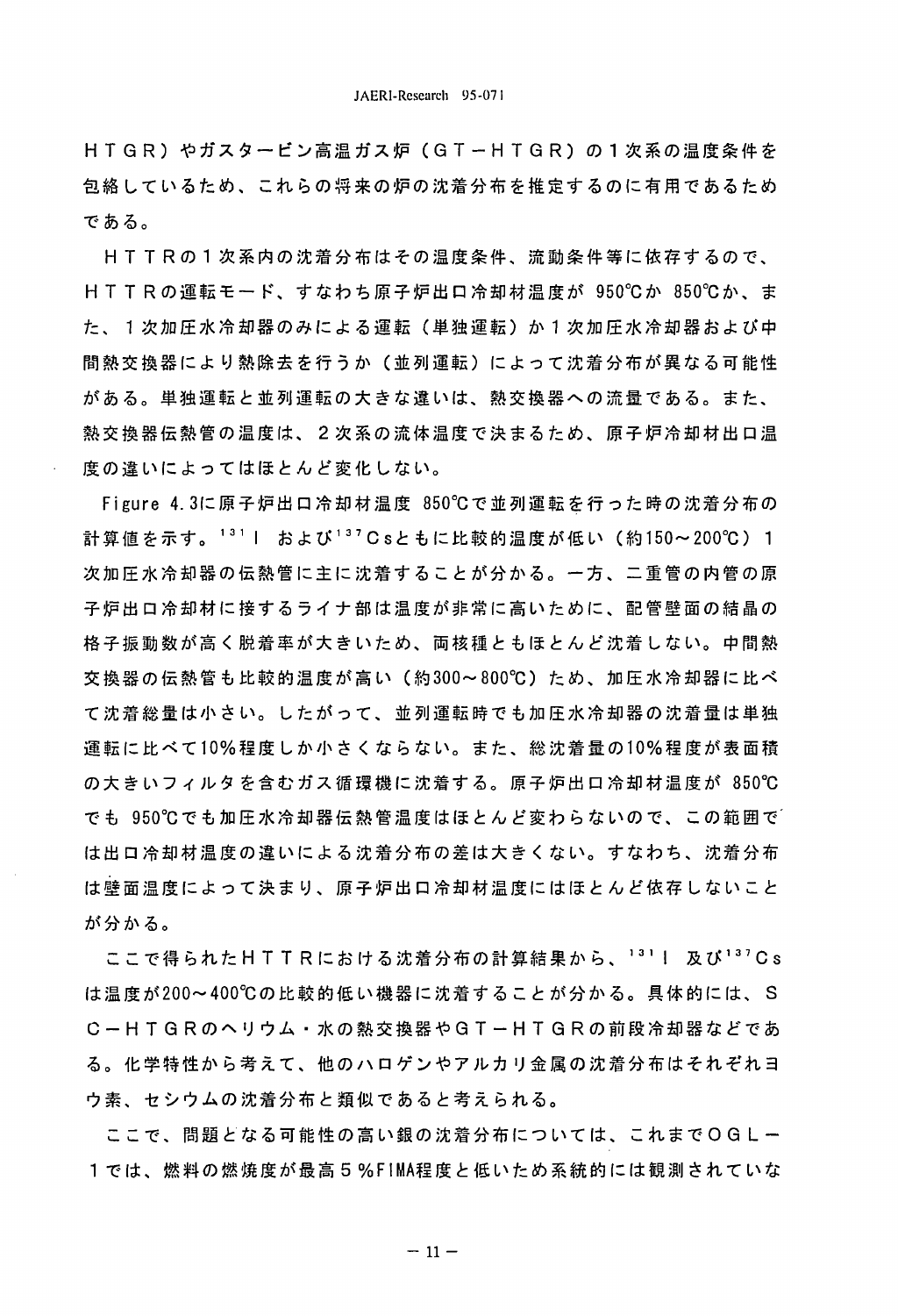い。ドイツの高温ガス炉AVRに設置された沈着試験装置であるVAMPYRI において測定された銀の沈着分布をFig. 4.4に示す<sup>(15)</sup>。この結果によると、銀 は約500~600℃の比較的高温領域に多く沈着している。一方、銀については検証 はされていないがPLAINコードの内蔵物性値を用いて行ったHTTRにおけ る<sup>110</sup>mAg の沈着分布の相対値をFig. 4.5に示す。前述のように検証された結果 ではないが、熱交換器の上流側、すなわち壁面温度が850℃ と高い領域(二重管 内管)にほとんどの銀が沈着するという結果となっている。すなわちこの結果か らは、GT-HTGRでは銀はガスタービンに沈着する可能性が高いと考えられ る。

 $\mathbf{v}$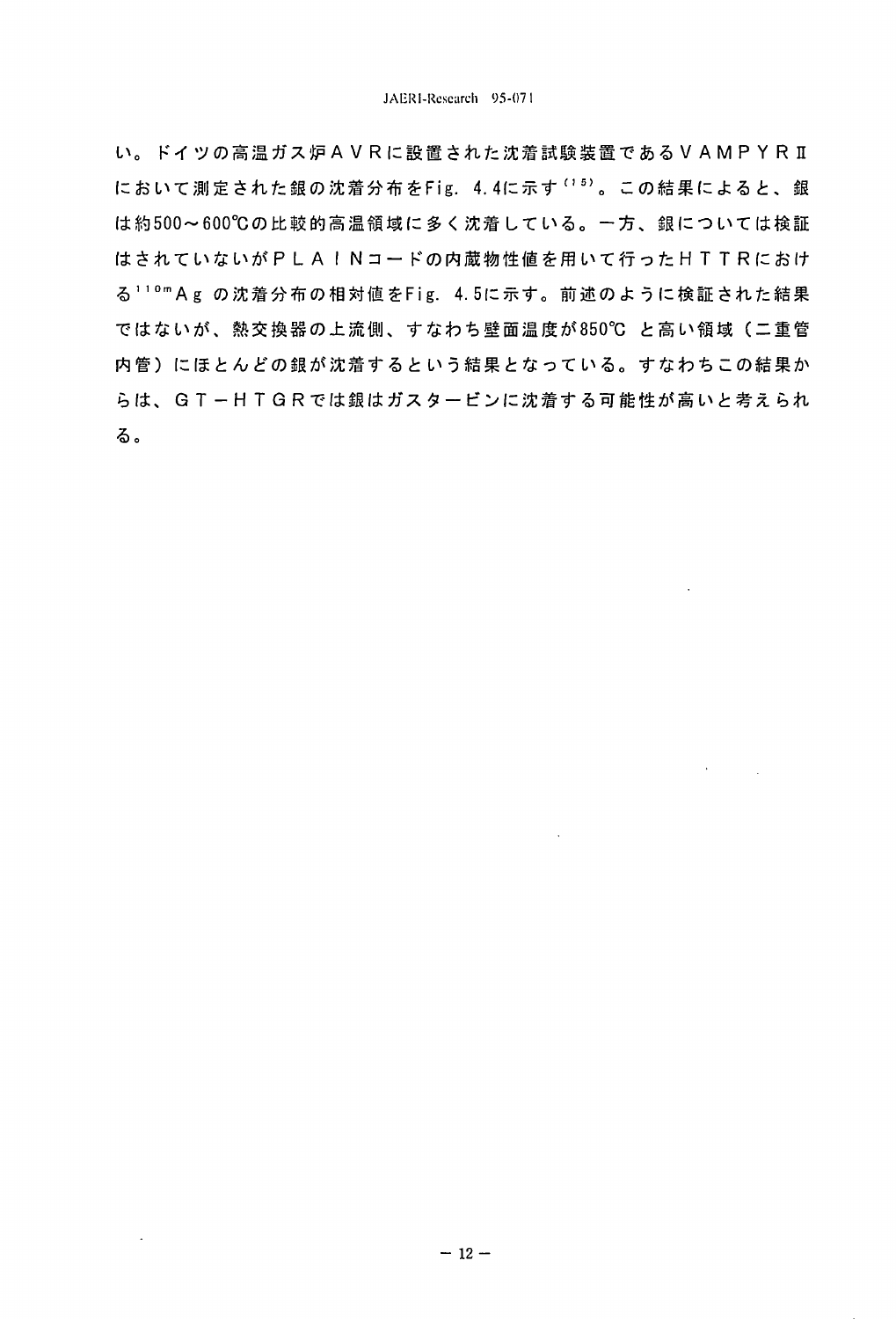| Parameter           | <b>Experimental condition</b>     | <b>HTTR</b> condition             |
|---------------------|-----------------------------------|-----------------------------------|
| <b>Materials</b>    | <b>Stainless steel</b>            | <b>Stainless steel</b>            |
|                     |                                   | (PWC heat tube)                   |
|                     | Hastelloy-X                       | Hastelloy-XR                      |
|                     |                                   | (Inner pipe, IHX                  |
|                     |                                   | heat pipe)                        |
|                     |                                   | Cr-Mo steel                       |
|                     |                                   | (Annulus of heat                  |
|                     |                                   | exchanger, RPV)                   |
| Coolant temperature | $950^{\circ}$ C - RT <sup>*</sup> | 950°C - 395°C                     |
| Wall temperature    | 950°C - RT*                       | 950°C - 160°C                     |
| Helium gas pressure | 3 MPa                             | 4 MPa                             |
| Helium gas velocity | $10 \text{ m/s} - 60 \text{ m/s}$ | $20 \text{ m/s} - 40 \text{ m/s}$ |

Table 4.1 Comparison of plateout conditions of HTTR and OGL-1.

\* Room Temperature

 $\ddot{\phantom{1}}$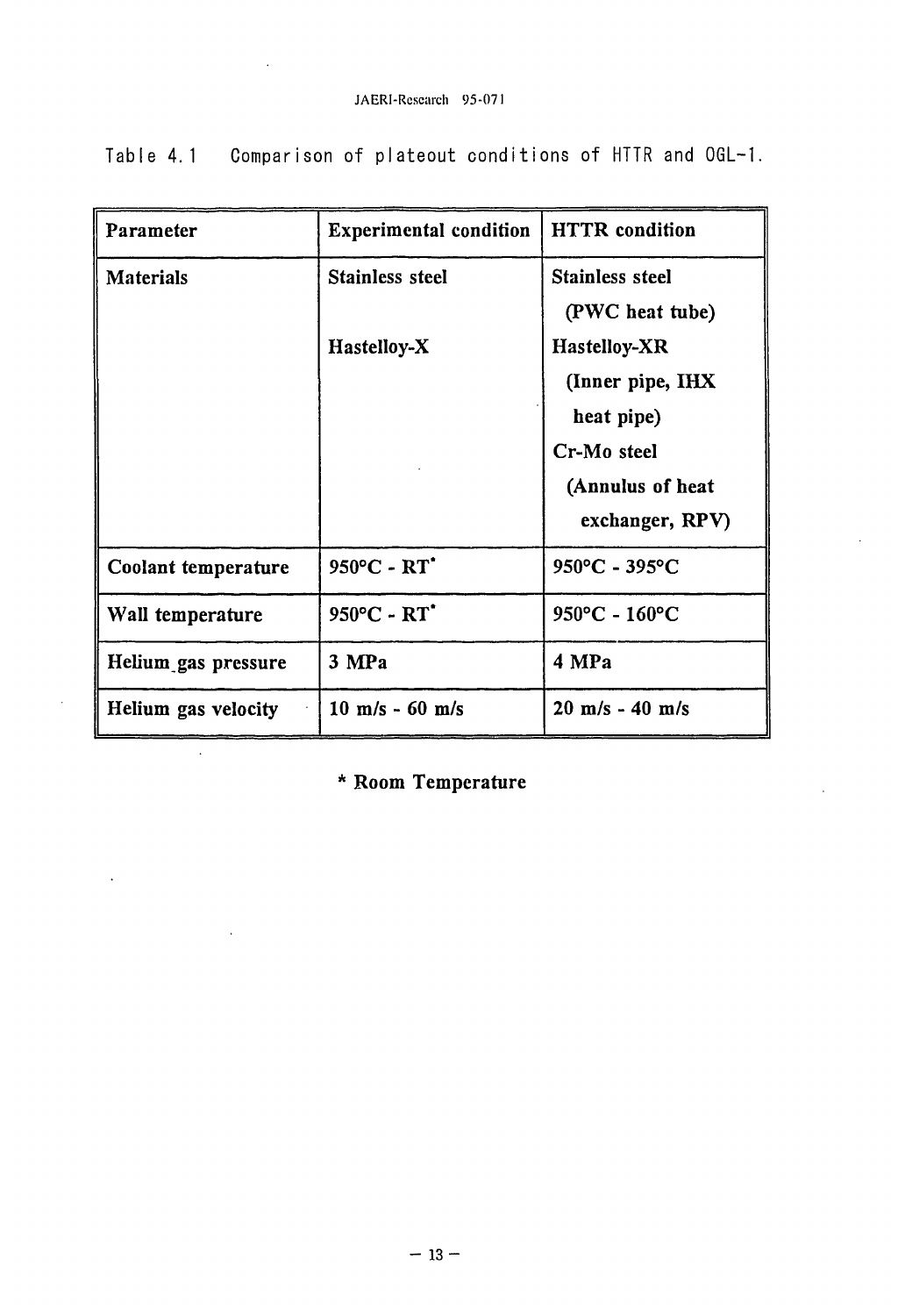

Fig. 4.1 Flow diagram of OGL-1.

 $\ddot{\phantom{0}}$ 

 $\ddot{\phantom{a}}$ 

 $\sim$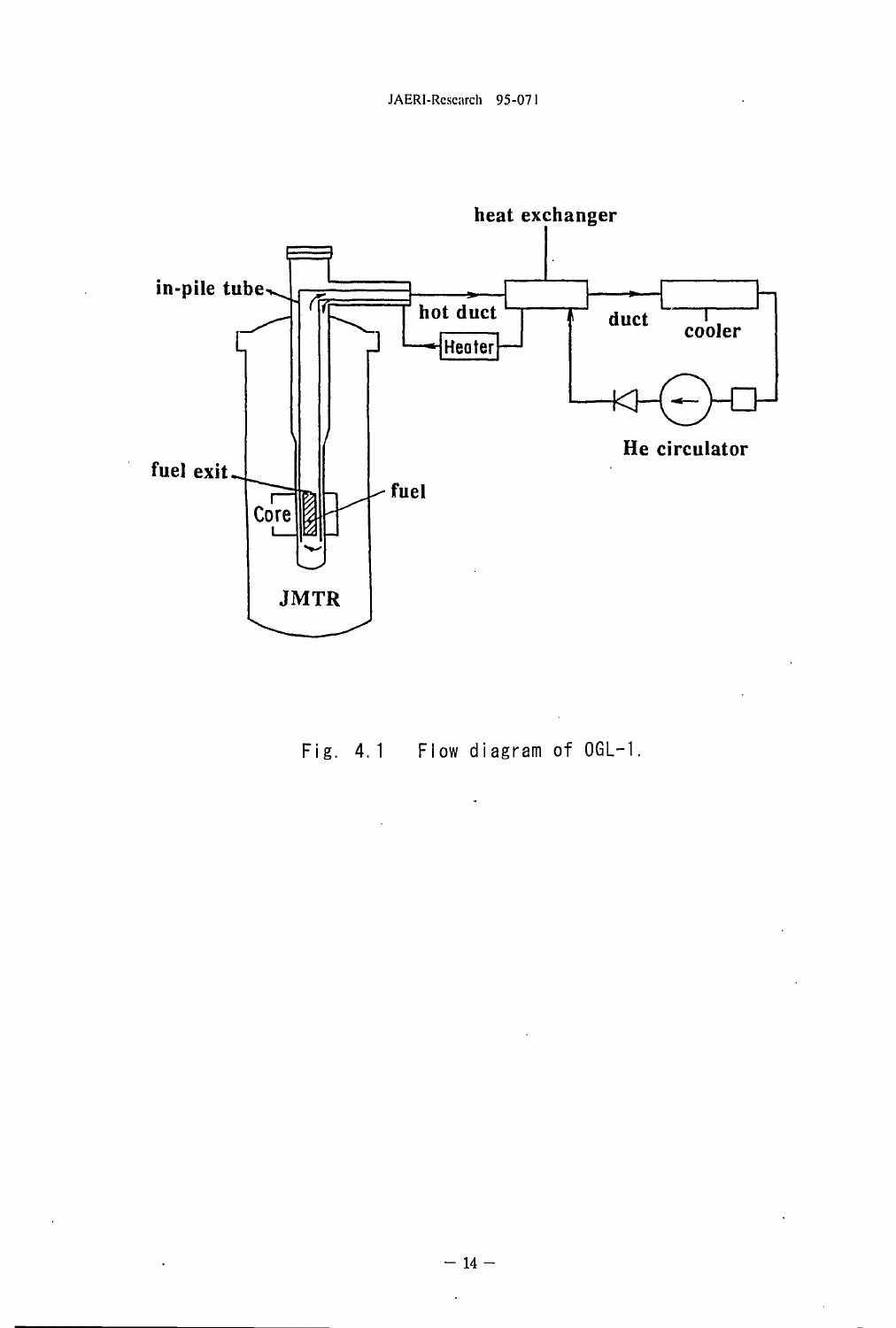

Fig. 4.2 Comparison of measured and calculated plateout distribution in OGL-1.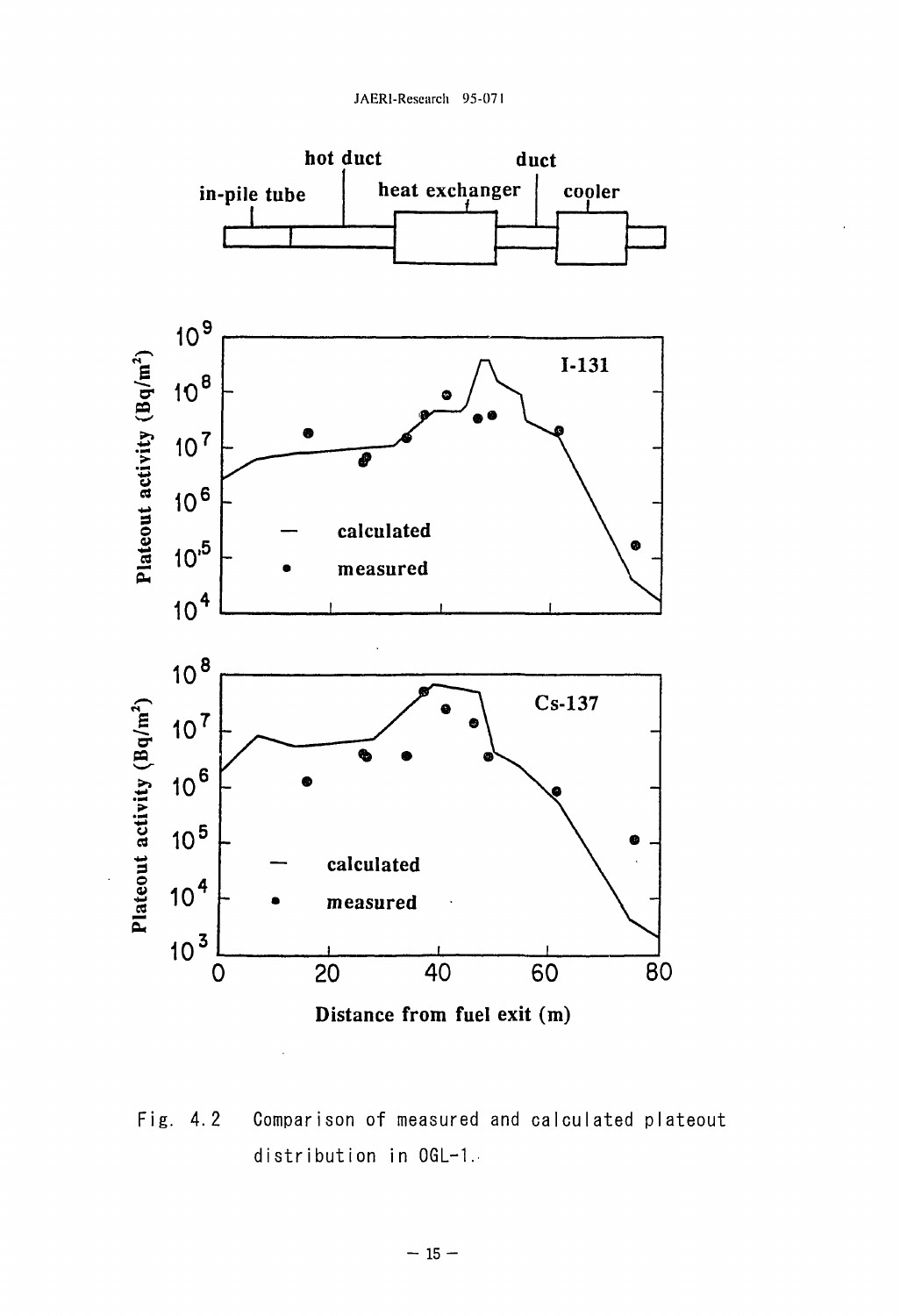JAERI-Research 95-071



Fig. 4.3 Predicted plateout distribution in primary cooling system of HTTR (Pararell loaded operation, outlet gas temperatrue=850°C).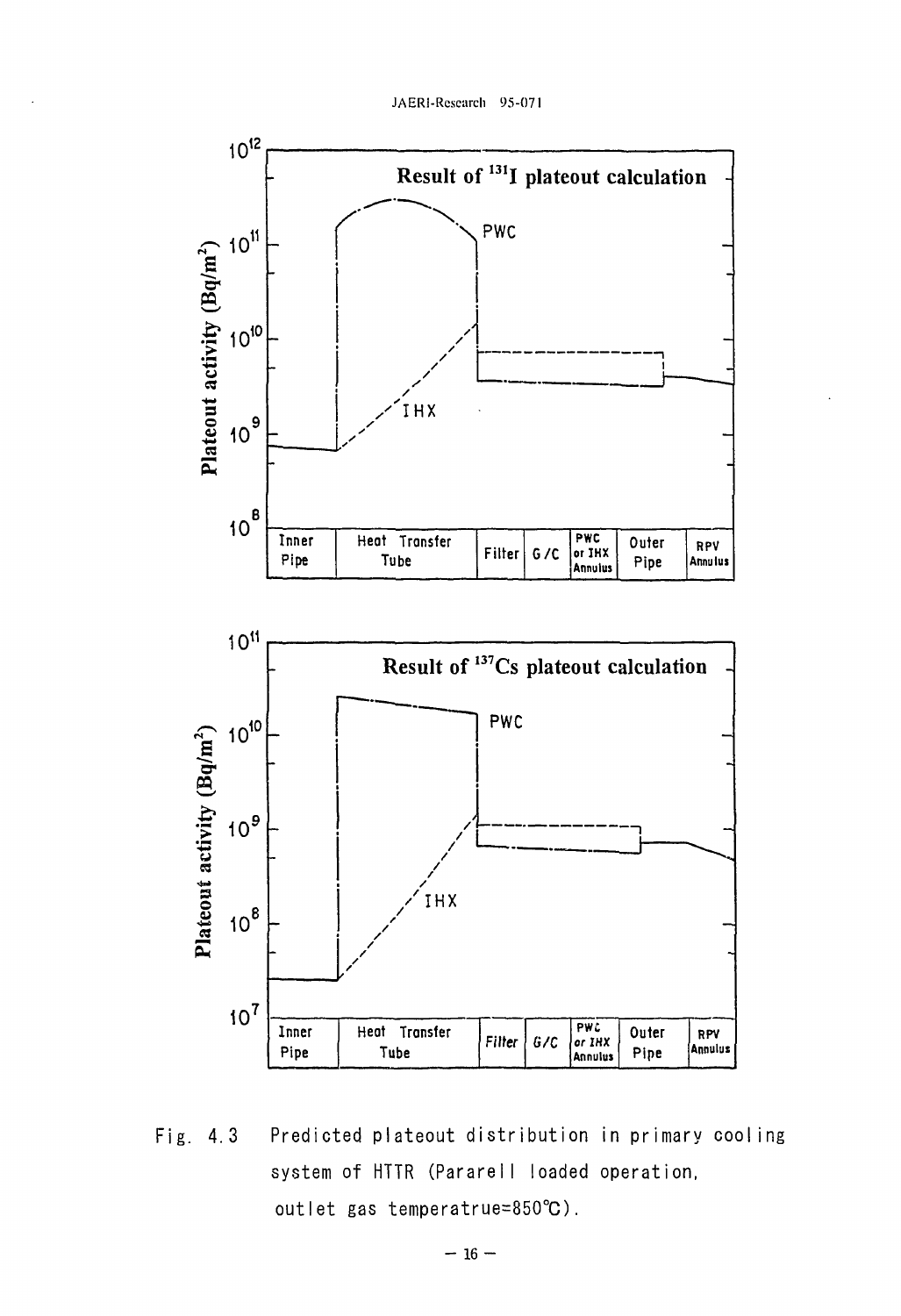

Plate-out experiment-VAMPYR II (AVR): Measured and calculated plate-out profiles for Ag-110m on Inconel 617

Fig.  $4.4$ Plateout distribution of silver in VAMPYR-11 experiment.

(Jul-2668より抜粋)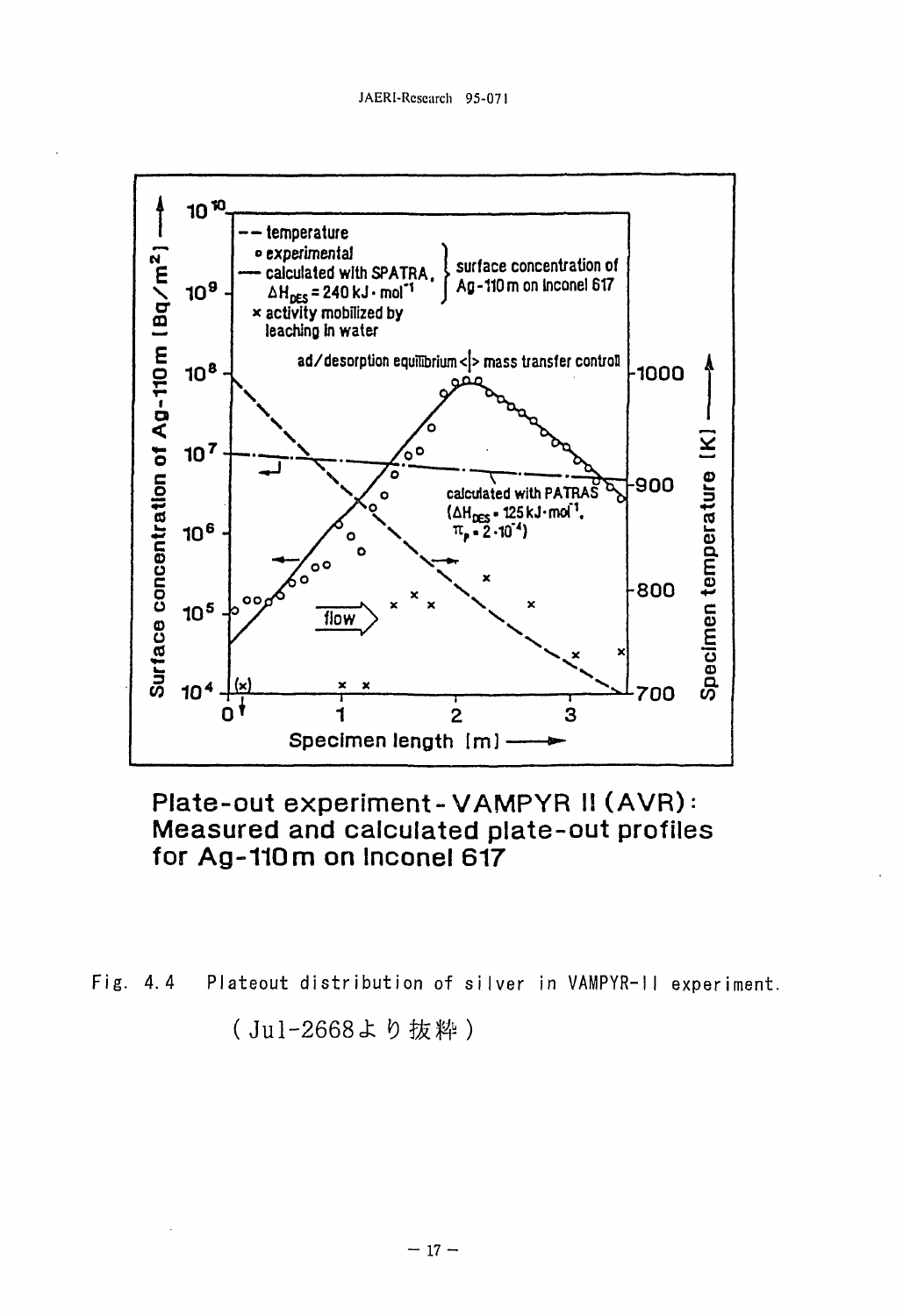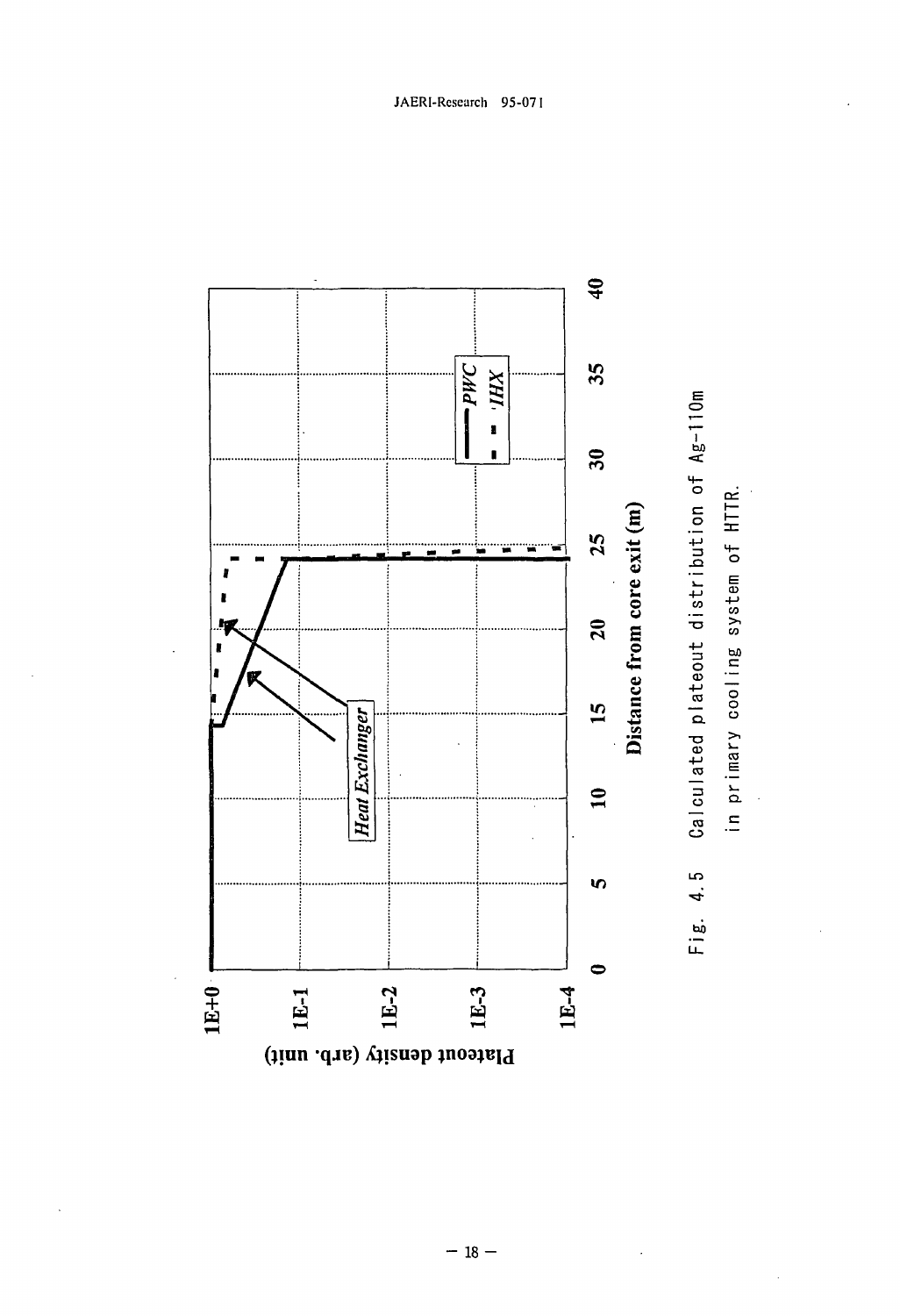### 線暈率 5.

これまでの検討結果に基づき、ガスタービン高温ガス炉(GTーHTGR)に おける線量当量率の概略検討を行った結果をTable 5.1 に示す。検討においては ガスタービン部と温度条件の近いHTTRの二重管部における20年後、10日冷却 後の線量率を基準とした。線量率の計算はQADコードで実施した<sup>(16)</sup>。冷却材 の流動条件、ガスタービンの遮蔽性能等については設計依存性があるので、予測 結果は相対値で示した。評価根拠を以下に示す。

(1) インベントリ

出力がHTTRの約20倍である。但し、銀については燃焼度及び熱中性子束 の増加によりさらに2~3倍となる (Fig. 2.1参照)。

(2) 破損率による低減効果

将来の燃料製造技術の向上を工学的に見込んで、破損率がHTTRの保守補 修用線源評価に用いた値よりも1桁低くなるものと仮定した。ヨウ素、その他 の核種の放出率は破損率に比例するので1/10となる。セシウム及び銀について は、健全な粒子からの拡散放出が無視できないのでその効果を合わせ、それぞ れ低減割合を1/5、1/2と見積もった (Fig. 3.1による)。

(3) 燃料温度低減及びSiC層厚さ増による低減効果

GT-HTGRの燃料温度がHTTRよりも約100℃低くなると予想される こと及びSiC層厚さを25μm から35μm にすることによる拡散放出量の低減 効果をこれまでの設計経験に基づき1/2と見積もった。

本検討結果によると、ガスタービン部の線量率の約半分が銀によるものであり、 燃料からの放出量の抑制、沈着分布の予測精度の向上、除染技術の開発等が今後 の研究課題となると考えられる。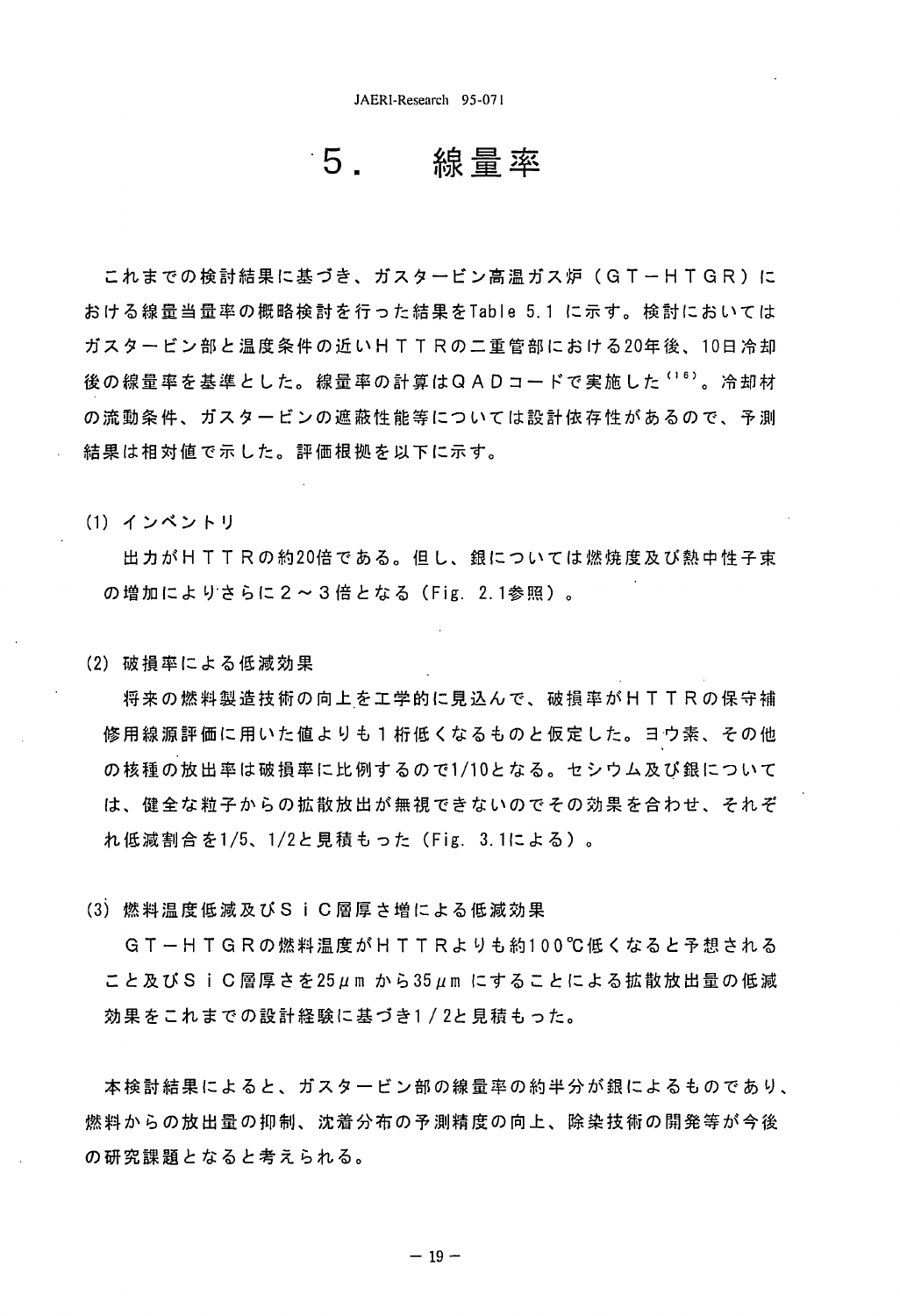|            | $HTIR =$        | インベ         | 破損率の                            | 燃料温度           | ガスタービ           | ガスタービ        |
|------------|-----------------|-------------|---------------------------------|----------------|-----------------|--------------|
|            | 重管部             | ントリ         | 低減によ                            | 低減及び           | ン表面積、           | ン部線量率        |
| 種<br>核     | の線量             | の増加         | る放出量                            | SiC層厚          | 遮蔽による           | $\mu$ Sv/h   |
|            | 率               | 比           | 低減効果                            | 増による           | 効果              |              |
|            | $\mu$ Sv/h      |             |                                 | 低減効果           |                 |              |
| $Cs - 137$ | 6               | $\times 20$ | x 1/5                           | x 1/2          | $\times \alpha$ | $12 \alpha$  |
| $1 - 131$  | 5               | $\times 20$ | $\times$ 1 / 10                 | $\times$ 1 / 2 | $\times \alpha$ | $5\alpha$    |
| $Ag-110m$  | 10 <sup>°</sup> | $\times 50$ | $\times$ 1 / 2   $\times$ 1 / 2 |                | $\times \alpha$ | 125 $\alpha$ |
| その他        | 約100            | $\times 20$ | $\times$ 1 / 10                 | x 1/2          | $\times \alpha$ | 約100 α       |
| 計<br>合     | 約120            |             |                                 |                |                 | 約242 $α$     |

 $\mathcal{L}^{\text{max}}_{\text{max}}$ 

Table 5.1 An evaluation of radiation exposure from gas-turbine.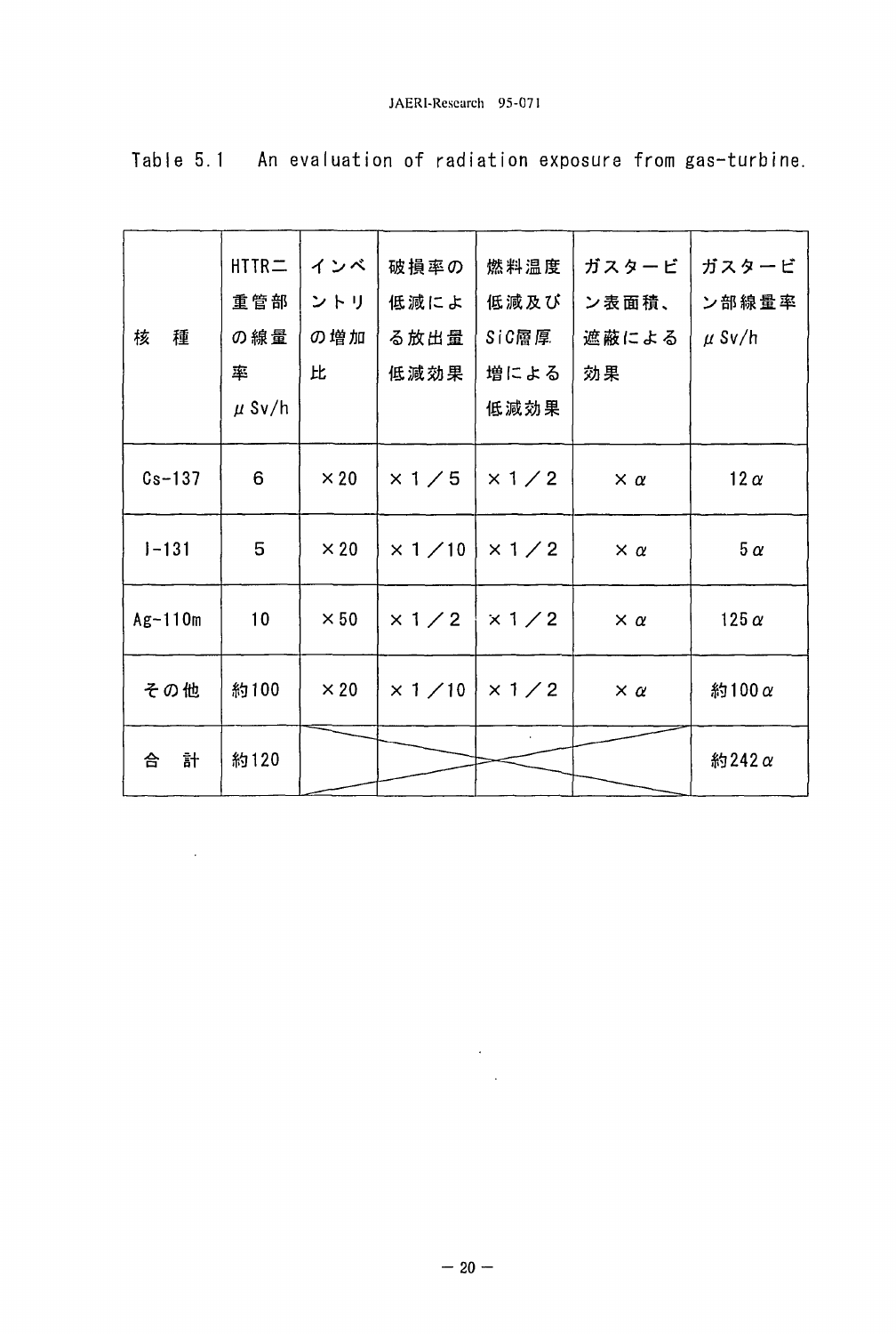### 結論 6.

ガスタービン高温ガス炉の遮蔽及び保守補修作業において重要になると考えら れる沈着核分裂生成物の挙動について検討を行った。その結果、原子炉停止後の ガスタービン部の線量率の約半分が沈着している銀からのガンマ線によると予測 された。

今後、銀の放出挙動、沈着挙動等に関する研究開発を進めていく必要があると 考えられる。具体的には、HTTRの運転開始後、高温配管部の沈着量測定等の 実施、サーベイランス試験片への沈着核種分析などを行い、より精度の高いデー タを取得していく必要がある。

### 謝 辞

本検討は、ガスタービンプラントにおける銀の挙動に関する知見を整理する目 的で行ったものである。核分裂生成物沈着に関し御指導をいただいた馬場治高温 工学試験研究炉開発部次長に深く感謝いたします。また、KFAのK.Verfondern 氏 には、VAMPYR-Iにおける銀の沈着データについて御教示いただいた。深く感謝い たします。さらに、本報告書の作成に当たって貴重なコメントを頂いた塩沢周策 H T T R 原 子 炉 開 発 室 長 及 び 新 藤 隆 一 高 温 工 学 試 験 研 究 炉 開 発 部 課 長 に 深 く 感 謝 いたします。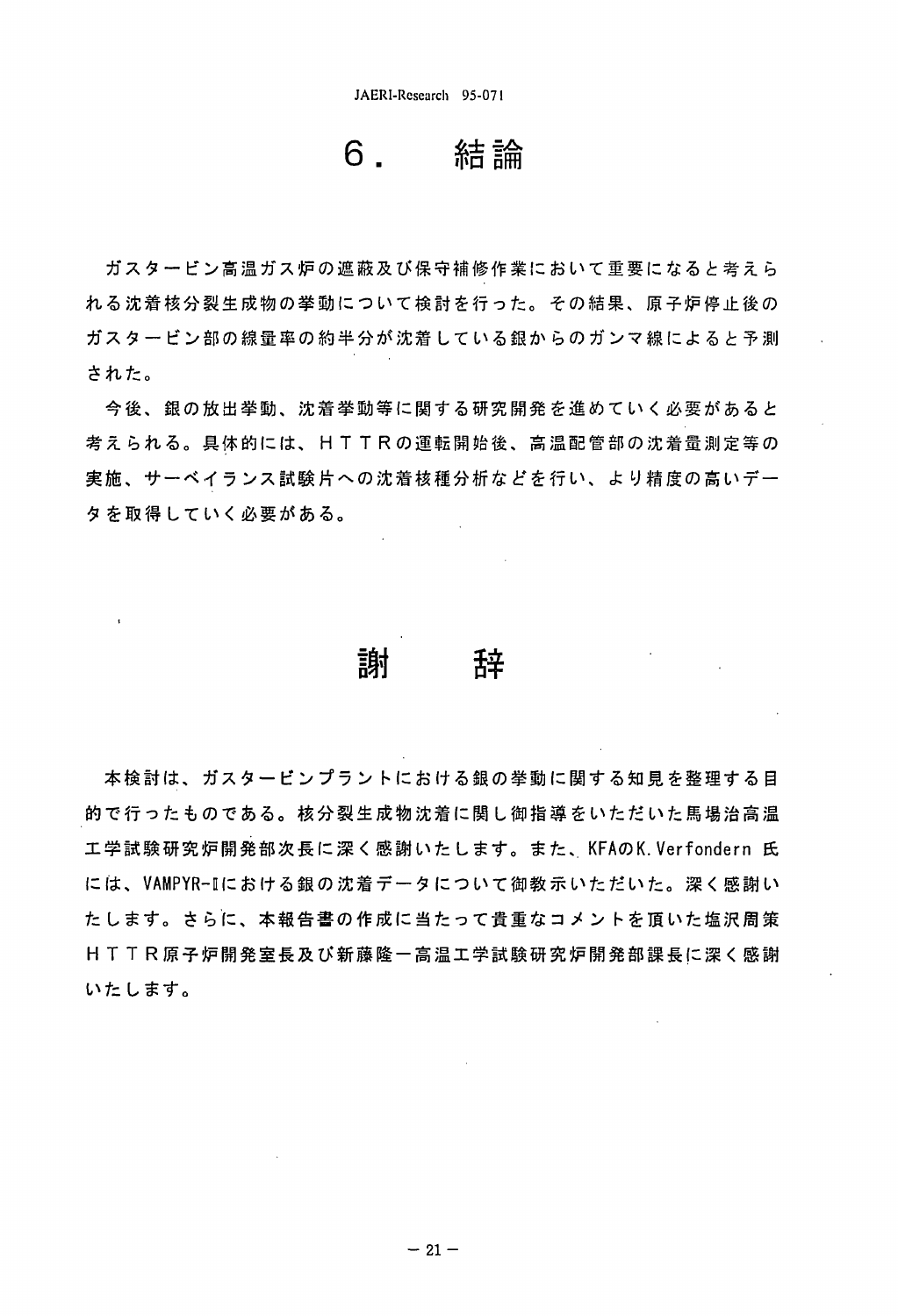参考文献

- (1) 露崎典平、松本実喜夫:"O G L ー 1 に お け る 137 C sの 沈 着 分 布 ". JAER ! M 88-225 (1988).
- (2) 沢 和 弘 、 村 田 勲 、 新 藤 隆 一 、 塩 沢 周 策 : " 高 温 工 学 試 験 研 究 炉 の 遮 蔽 設 計 に お ける核分裂生成物線源評価". JAERI-M 91-198 (1991).
- (3) R. P. Wichner:"FP Plateout and liftoff in the MHTGR Primary System", NUREG/CR-5647 (1991).
- (4)K. Sawa, I.Murata,A. Saikusa, R.Shindo, et. al. :"Prediction of Nongaseous Fission Products Behavior in the Primary Cooling System of High Temperature Gas-cooled Reactor", J. Nucl. Technol., 31, 7, p. 654-661 (1994).
- (5)K. Sawa, S. Shiozawa, K. Fukuda,Y.Ichihashi:"VaIidation of Fission Product Release from Fuel Element of HTTR", J. Nucl.Sci.Technol., 29, p. 842-850 (1992).
- (6)T. Ogawa, F. Kobayashi, T. Tobita,K.Fukuda,et.al. ,"Release of Short-I ived Noble Gases from HTGR Fuel with Failed Coated Fuel particles and Contaminated Matrix", Nucl. Eng. Des. , 132, p.31-37 (1991).
- (7) 沢 和 弘 、 藤 井 貞 夫 、 塩 沢 周 策 、 平 野 光 将 ; " 高 温 工 学 試 験 研 究 炉 に お け る 被 覆 燃料粒子の破損及びFP放出率の評価法", JAERI-M 88-258 (1988).
- (8) 沢和弘、 岡本太志、 佐々木克徳、 塩沢 周策: "H T T R 燃料体からのセシウム 放出割合の評価法", JAERI-M 90-063 (1990).
- (9)福田幸朔、小川徹、鹿志村悟、林君夫、他:"高温ガス炉用燃料に関する試験 研究", JAERI-M 89-007 (1989).
- (10)K. Verfondern,R.C.Martin, R.Moormann:"Method and Data for HTGR Fuel Performance and Radionuclide Release Modeling during Normal Operation and Accidents for Safety Analysis", JuI-2721 (1993).
- (11)K. Minato,T.Ogawa,K.Fukuda:"Review of Experimental Studies of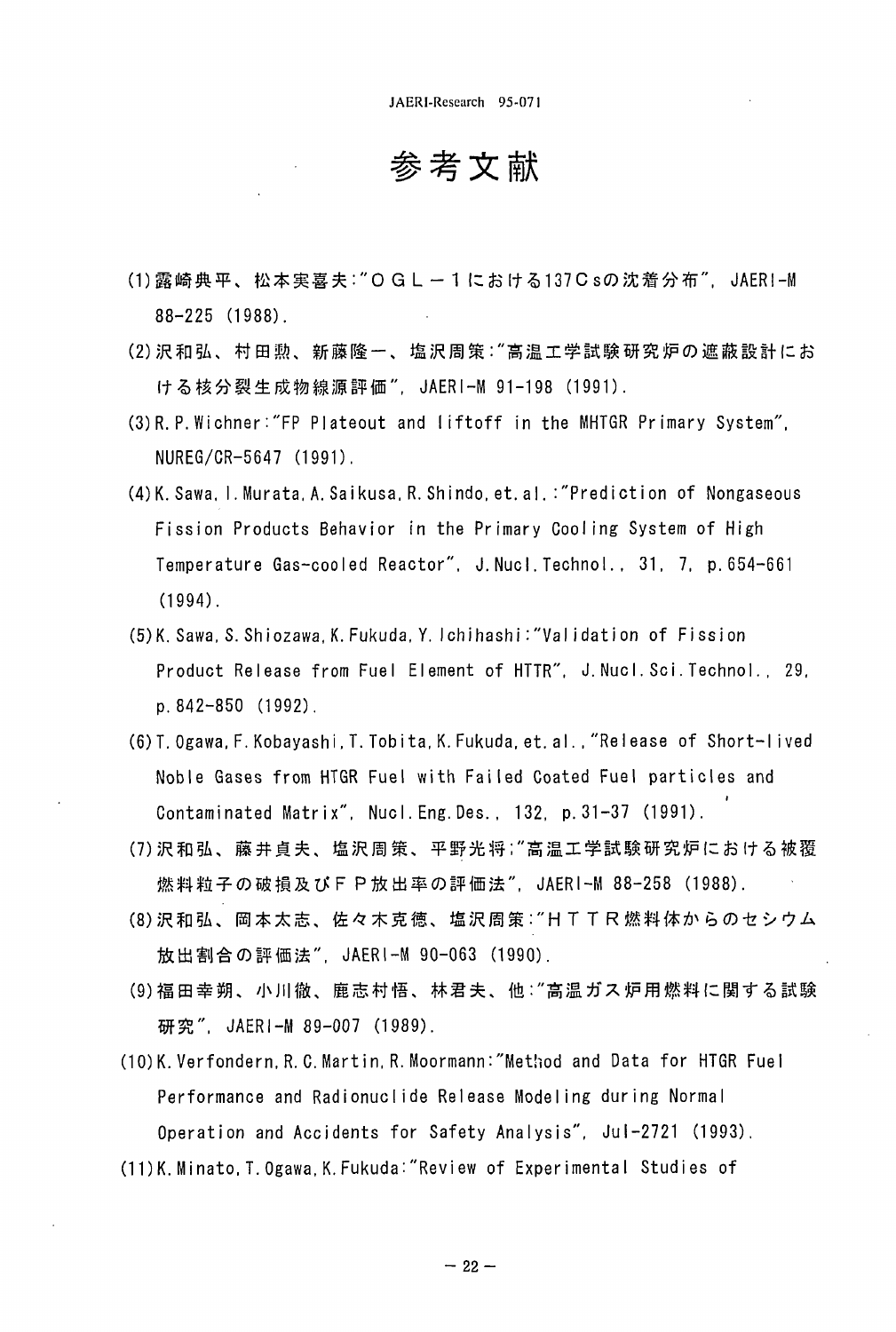Zirconium Carbide coated Fuel Particles for high Temperature Gas -cooled Reactors". JAER-Review 95-04 (1995).

- (12) A.S. Chernikov. et. al.: "Fission Product Diffusion in Fuel Element Materials for HTGR". Proc. of IAEA Spec. Mtg., IAEA IWGGCR/13, Vienna pp. 170-181 (1986)
- (13) 馬場治、露崎典平、沢和弘: "高温ガス炉におけるFP沈着解析コードPLA IN", JAERI-M 88-266 (1988).
- (14) 沢和弘、馬場治: "高温ガス炉におけるF P 沈着解析コードP L A I N の検 証". JAERI-M 91-084 (1991).
- (15) R. Moorman: "Source Term Estimation for Small Sized HTGRs", Jul-2669  $(1992)$ .
- (16) R. Shindo, I. Murata, K. Sawa, S. Shiozawa, et. al.: "Reactor Shielding Design of the High Temperature Engineering Test Reactor", Proc. of 8th International Conference on Reactor Shielding, USA, p. 351-358 (1994).